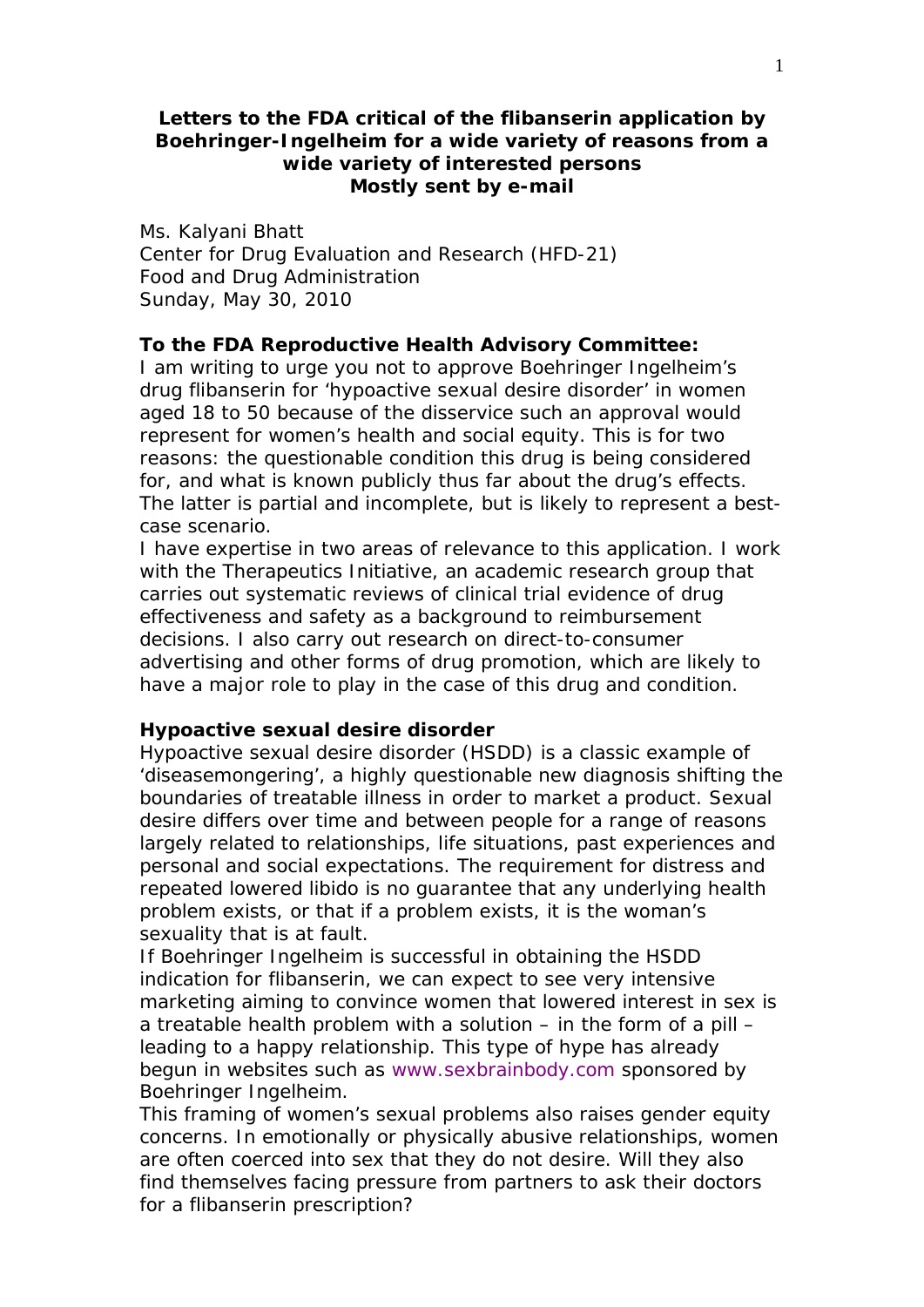Flibanserin was initially developed as an antidepressant and shares many characteristics of drugs in this class. One concern is that marketing to women of reproductive age will lead to accidental exposures in pregnancy. If, like SSRI antidepressants, flibanserin leads to withdrawal reactions and requires gradual discontinuation over several weeks or months, such exposures are likely to extend well into the first trimester or beyond. There is growing evidence that SSRI antidepressant exposure in pregnancy is associated with harm, including increased rates of cardiac malformations, persistent pulmonary hypertension in the newborn and a neonatal syndrome with third trimester exposures. Will flibanserin also be linked with similar harm? Additionally, if normal post-partum lower libido levels, particularly among breastfeeding women, are interpreted as hypoactive sexual desire disorder, exposure during lactation becomes a concern even if this is an off-label use.

## **Flibanserin's effects on sexuality: underwhelming at best**

There are no published clinical trials, making it impossible to systematically appraise the clinical trial evidence that has been released in Boehringer Ingelheim press releases and in conference abstracts. This type of piecemeal release of information without any clinical trial publication is highly problematic, particularly given the intense promotional campaign focussing on flibanserin and HSDD. The public and health professionals do not have access to comprehensive information about the drug's effects, both beneficial and harmful, to judge the accuracy or completeness of the nformation in abstracts and press releases.

It is probably fair to assume that the partial information released thus far provides a best-case scenario of the drug's effects, as the manufacturer has largely chosen which data to release, with the greatest degree of detail available in press releases.

Boehringer Ingelheim press releases and conference abstracts focus mainly on the 100mg dose of flibanserin due to lack of evidence of efficacy at lower doses. A treatment arm in three clinical trials included this dose level: DAISY and VIOLET in North America (n=1378 combined, 100mg arms) and ORCHID (n=945) in Europe. In the two trials DAISY and VIOLET, the primary outcome of numbers of satisfying sexual events per woman is reported to have increased from a mean of 2.8 per month at baseline among women on flibanserin to a mean of 4.5 events per month at 24 weeks, in women on the 100mg dose. On placebo the increase was from 2.7 at baseline to 3.7. The mean difference versus baseline was 1.7 on drug versus 1.0 on placebo, or 0.7 per month among these two trials. (Boehringer Ingelheim press release, Nov 16, 2009) No data on individual trial results for these two trials is public and for the third trial, the ORCHID trial, no significant difference was observed between drug and placebo, (no numerical data available). Thus the reported difference in 0.7 events per month does not include 1 of 3 clinical trials with a 100mg dose. The difference in 0.7 events per month, marginal as this seems, is an overestimate of the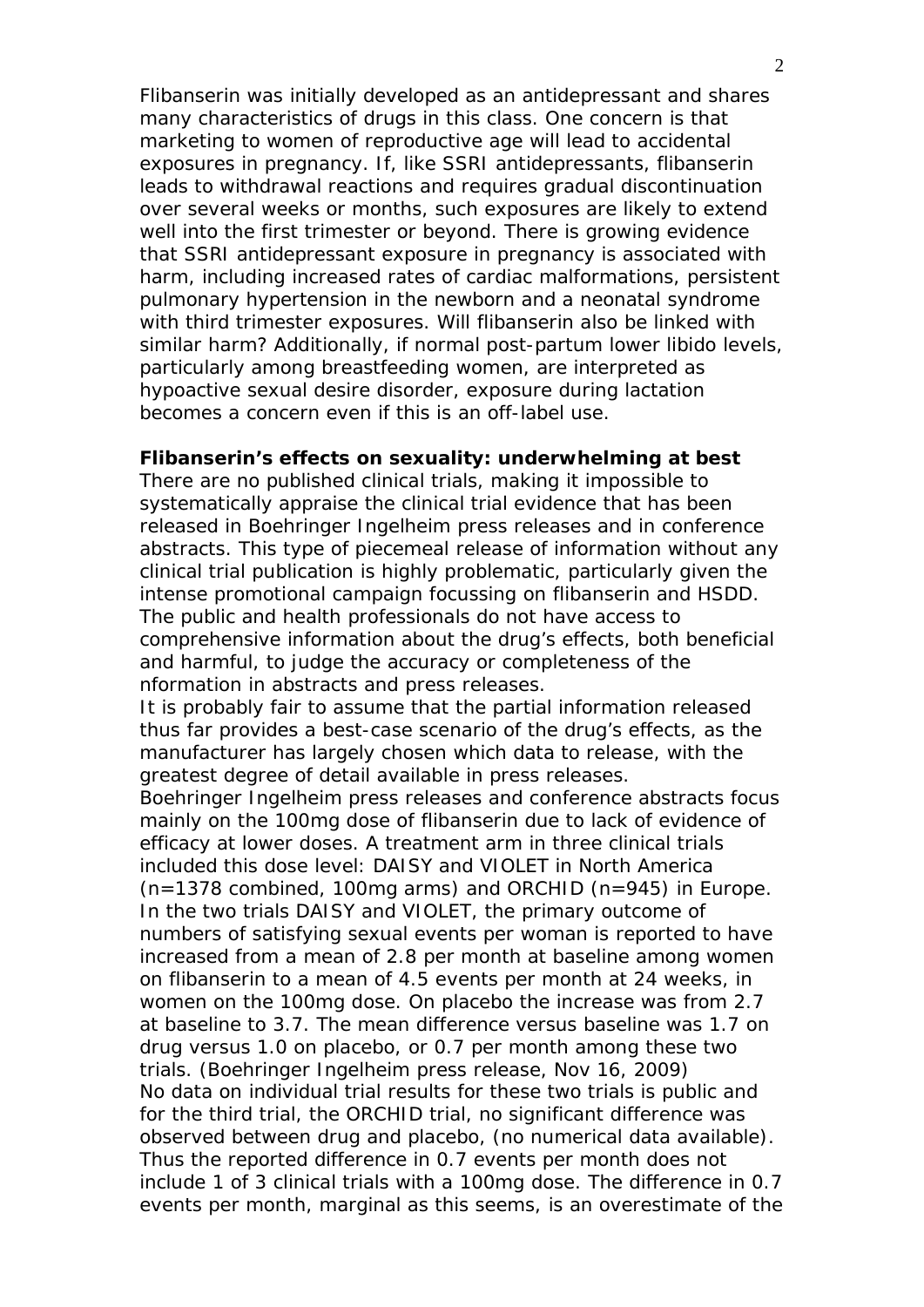true observed difference in the three clinical trials. Pooling of results of two out of the three trials is not acceptable as it reflects only a selected subset of the full clinical trial evidence.

It is also unclear whether this 0.7 event difference is an intentionto-treat or a per protocol result. If it is the latter, it likely further overestimates the degree of observed difference. Only 971 of the 1378 women (70%) completed these two 24-week trials. (Boehringer Ingelheim Press release, May 2010)

Secondly, in trials that are testing a highly subjective outcome such as numbers of satisfying sexual events or sexual desire scores, considerable expectation bias is expected. It is therefore important to know whether allocation concealment was successful. If women can guess accurately whether or not they are on flibanserin, as could occur through symptoms of adverse effects such as somnolence, dizziness, fatigue etc. the degree of observed difference as compared with placebo is expected to reflect such partial unblinding. Adequacy of blinding can easily be tested: each subject is asked whether she thinks she is taking the experimental drug or placebo and results compared to what she is taking. If women guessed accurately no more often than would have been expected by chance, allocation concealment can be considered successful. No such testing has been publicly reported.

In the two North American trials with 100mg arms, publicly released data indicate a higher rate of withdrawals due to adverse events and a higher rate of total withdrawals among flibanserin users as compared with women on placebo.

These are partial results due to the inadequate public release of clinical trial information. The lack of fully published clinical trials, in the face of heavy promotion to the public and the press via disease awareness campaigns, has left the public in an especially vulnerable position. This experience with flibanserin highlights the need for stronger measures to ensure full public access to clinical trial data prior to a drug's approval, as well as stronger controls on diseaseoriented marketing that is part of an integrated promotional campaign aiming to stimulate sales.

In conclusion, when drugs of marginal benefit are marketed for healthy people, harm from medicine use is likely to outweigh benefits. No clear criteria exist to distinguish the diagnosis of 'hypoactive sexual desire disorder' from relationship effects on desire or from social influences on the level of desire considered to be healthy or unhealthy. For these reasons I recommend strongly against flibanserin's approval for hypoactive sexual desire disorder.

Yours sincerely Barbara Mintzes Assistant Professor, Department of Anesthesiology, Pharmacology & Therapeutics University of British Columbia

Vancouver, B.C. Canada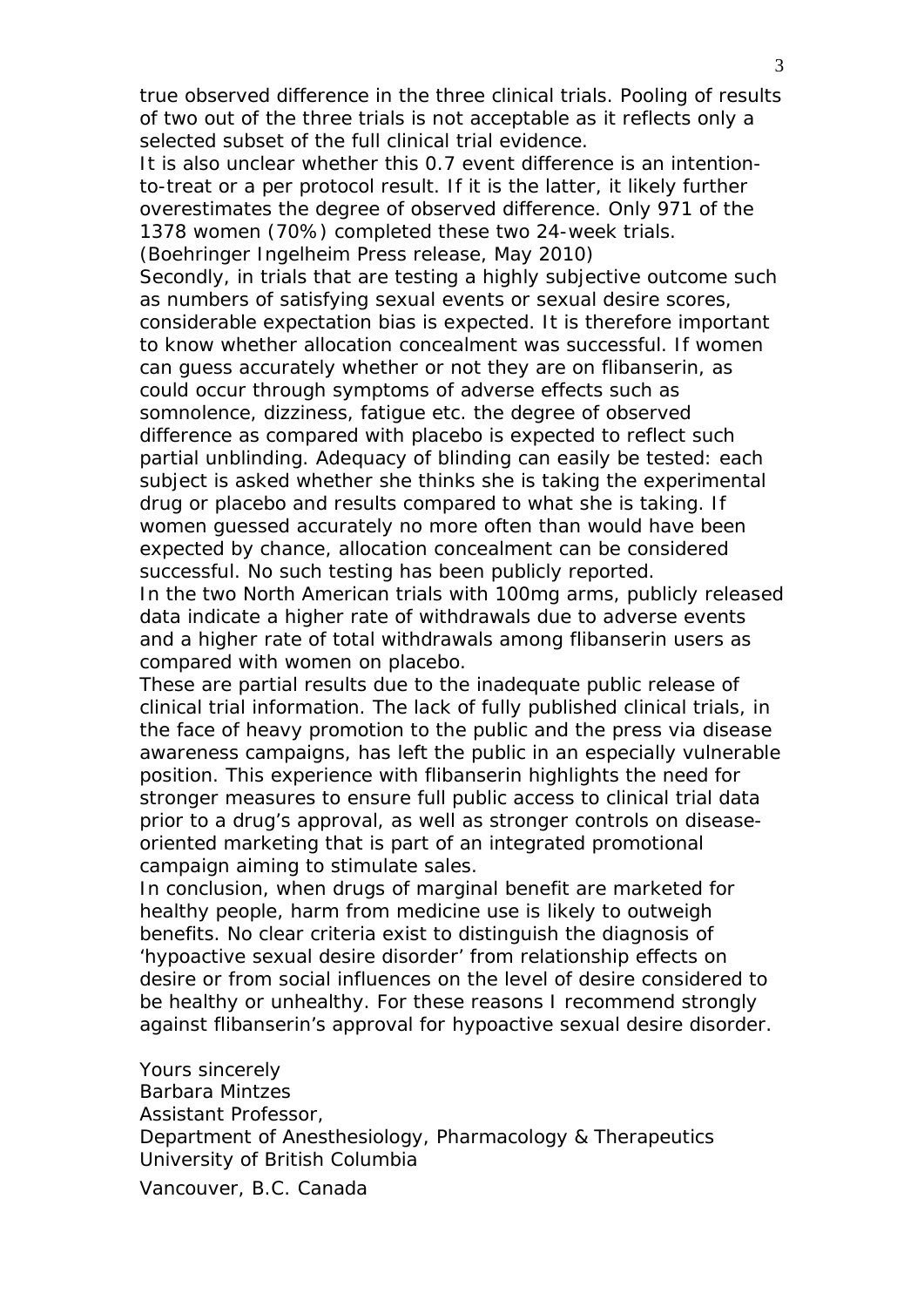Ms. Kalyani Bhatt Center for Drug Evaluation and Research (HFD-21) Food and Drug Administration 5600 Fishers Lane, Rockville, MD 20857 Friday, 28 May 2010 **To the FDA Reproductive Health Advisory Committee:**

I write to express my grave concern about the Boehringer-Ingelheim application for FDA approval for its serotonergic drug, Flibanserin, to be used in the treatment of so-called 'Hypoactive Sexual Desire Disorder' in women aged between 18 and 50. I understand that the application is based on Phase III trials, the detail of which have not been made public.

This seems to be an almost classic case of a drug developed for one purpose (in this case, as an antidepressant), then found to be ineffective, leading the company to trawl for a different profitmaking niche. Boehringer-Ingelheim has already initiated a highprofile marketing campaign which has all the hallmarks of contemporary disease-mongering in terms of the medicalisation of normal human experience and the systematic exaggeration of both the prevalence and the severity of the putative condition.

Sexual desire and satisfaction is embedded within human relationships and are often undermined by difficulties within those relationships. Those who experience these problems are not helped by having them cast as disease conditions, a process which marginalises the necessity of both parties to contribute to resolving the difficulties. Women all too often find themselves within abusive relationships and subject to coercive sexual activity and will be yet further disempowered if they can be labelled as suffering from 'Hypoactive Sexual Desire Disorder'.

Finally, I understand that the proposal is that the drug should be marketed to women of child-bearing age after trials lasting only 24 weeks. Existing serotonergic drugs are not recommended for use in pregnancy because of fears of harm to the foetus. There seems a real possibility that any possible benefit of this drug will come at the cost of substantial harms both to individuals and to healthcare system costs.

Yours sincerely

lase Heath

Iona Heath President, Royal College of General Practitioners UK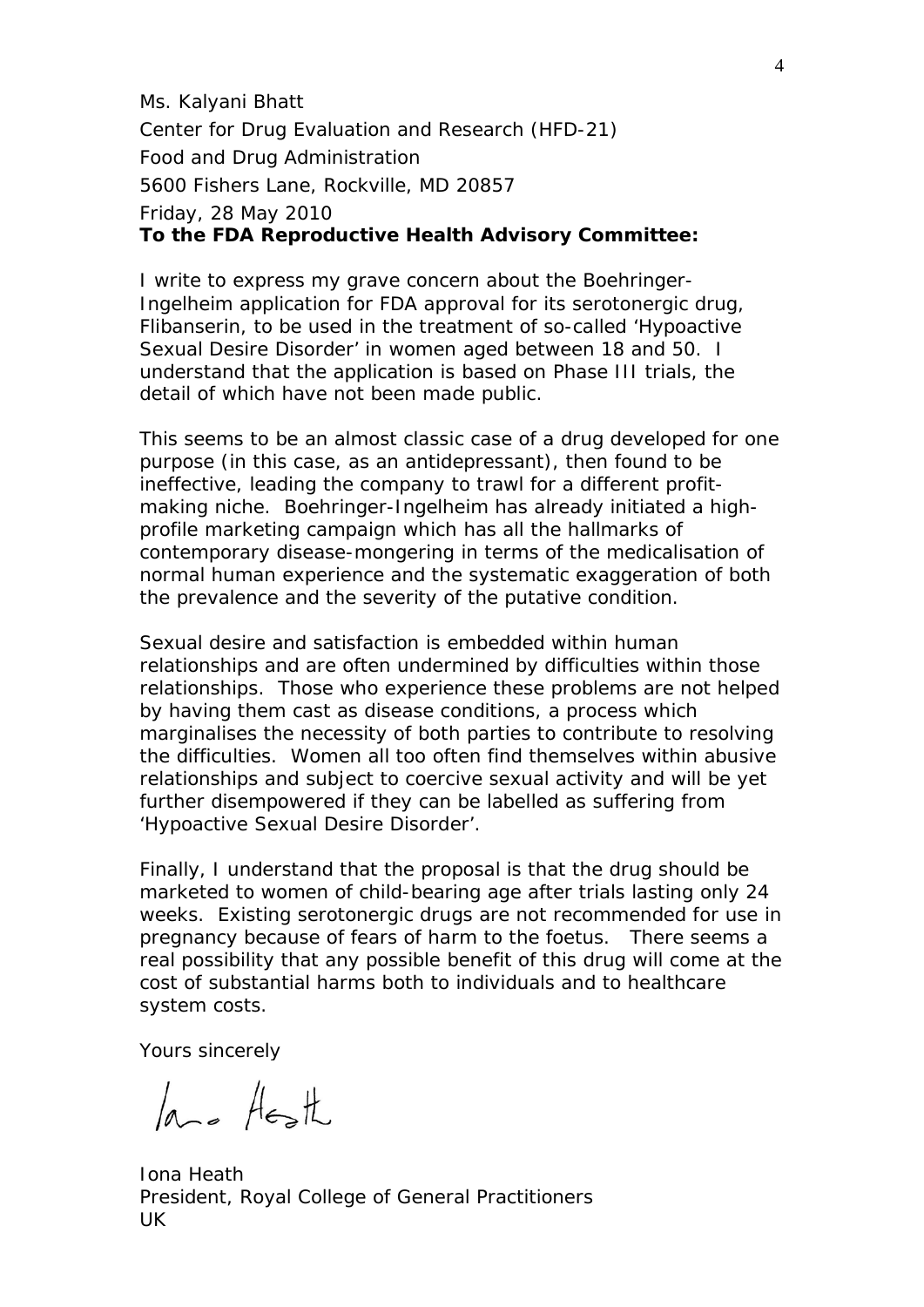Ms. Kalyani Bhatt Center for Drug Evaluation and Research (HFD-21) Food and Drug Administration 5600 Fishers Lane Rockville, MD 20857 E-mail: Kalyani.Bhatt@fda.hhs.gov

Friday, 28 May 2010 To the FDA Reproductive Health Advisory Committee:

I am writing to express my concern about Boehringer-Ingelheim's application for FDA approval for its drug, Flibanserin, to be used in the treatment of so-called 'Hypoactive Sexual Desire Disorder' in women. I understand that the application is based on Phase III trials, the detail of which have not been made public.

It appears the manufacturer's efforts to find a new niche for this drug, found to be ineffective for depression, is driven by profit motive, not clinical need or medication effectiveness,

Sexual desire and satisfaction is a widely varying and very personal human attribute, and pathologizing the normal spectrum of human behavior reeks of "disease mongering." Also, as occurs with potency enhancing medication such as Viagra, the potential for "recreational" use is great. That is, people expect their performances should (always) be greater or more frequent, which can lead to both risky behavior and feelings of inadequacy. Those who experience these problems are not helped by having them cast as disease conditions.

Existing serotonergic drugs are not recommended for use in pregnancy because of concerns about teratogenicity. There seems a real possibility that any possible benefit of this drug will come at the cost of substantial harms both to individuals and their offspring, and to healthcare system costs.

Sincerely,

Nicholas Rosenlicht, MD Clinical Professor of Health Sciences University of California, San Francisco, School of Medicine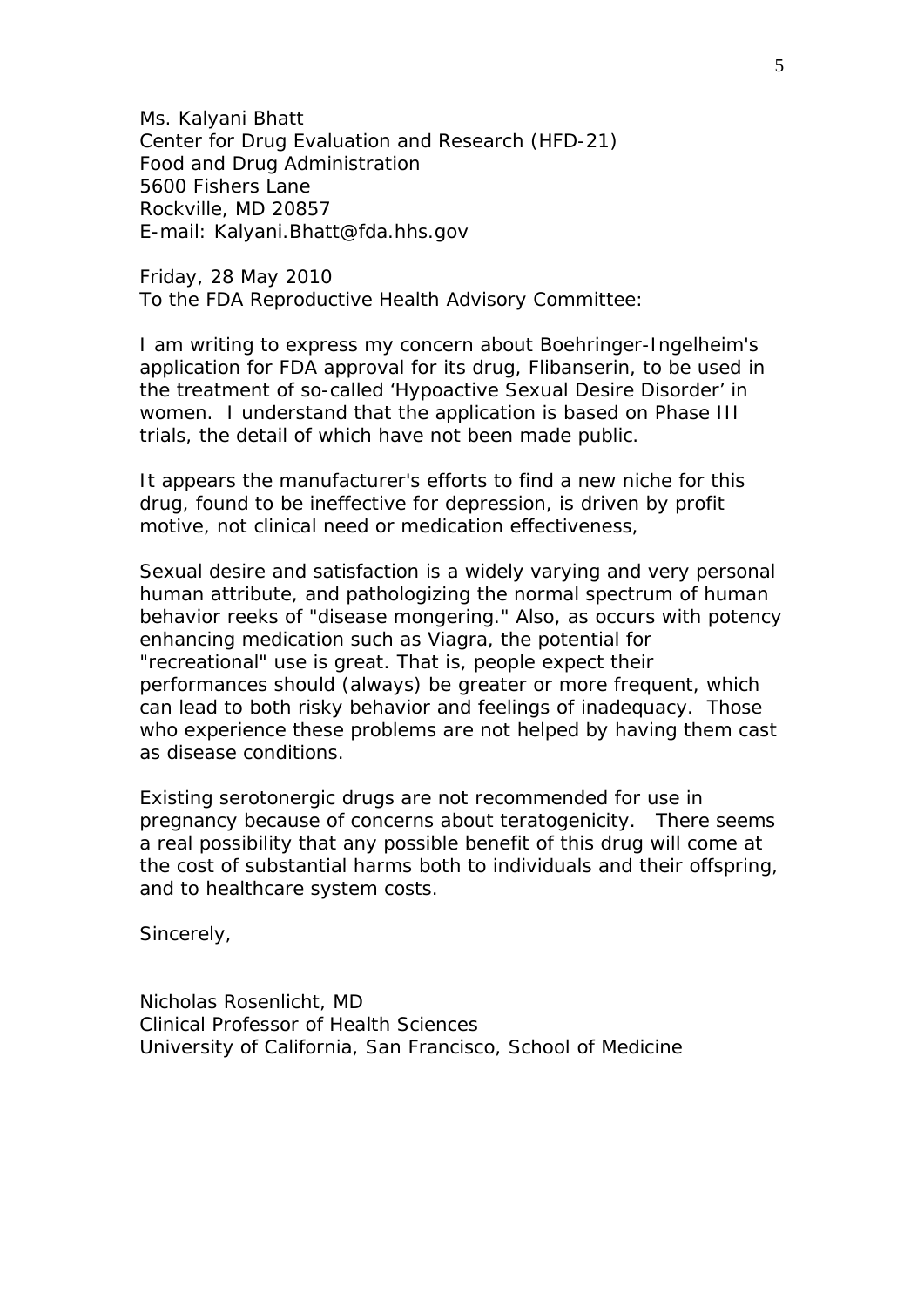





**Waikato Clinical School** Private Bag 3200 Hamilton 3240, New Zealand phone: +64 7 839 8750 [menkesd@waikatodhb.govt.nz](mailto:menkesd@waikatodhb.govt.nz)

29 May 2010 Ms. Kalyani Bhatt Center for Drug Evaluation and Research Food and Drug Administration **Reproductive Health Drugs Advisory Committee Meeting, 18 June 2010**

Regarding Boehringer-Ingelheim's application for approval of flibanserin, I have two main concerns I would ask the committee to consider

- 1. the proposed indication, Hypoactive Sexual Desire Disorder (HSDD), is controversial and subject to serious doubts regarding validity. One important challenge arises from the fact that sexual desire is highly subjective, individual, and dependent on the context of intimate relationships. The HSDD screening measure promoted by Boehringer-Ingelheim, the DSDS, simply cannot do justice to the complexity of sexual desire and is prone to indicate drug treatment inappropriately. There is a corresponding risk of treatment-related harm, if a pharmaceutical 'fix' is applied to problems that are fundamentally social and emotional.
- 2. the application is largely based on clinical data that have not appeared in the peer reviewed scientific literature. What data are available, in studies of highly selected participants, suggest that beneficial effects are modest. On the basis of these concerns, there are serious doubts about the flibanserin's efficacy.

While it is understandable that Boehringer-Ingelheim wishes to recoup its investment in flibanserin, the case for the drug's approval to treat 'HSDD' is unconvincing, based both on the validity of the proposed indication and the available evidence of efficacy. I encourage the Committee to recommend that this application be declined.

**Sincerely** 

ann

David Menkes, MD (Yale), PhD (pharmacology) Associate Professor of Psychiatry New Zealand National Committee, Australian and NZ College of Psychiatrists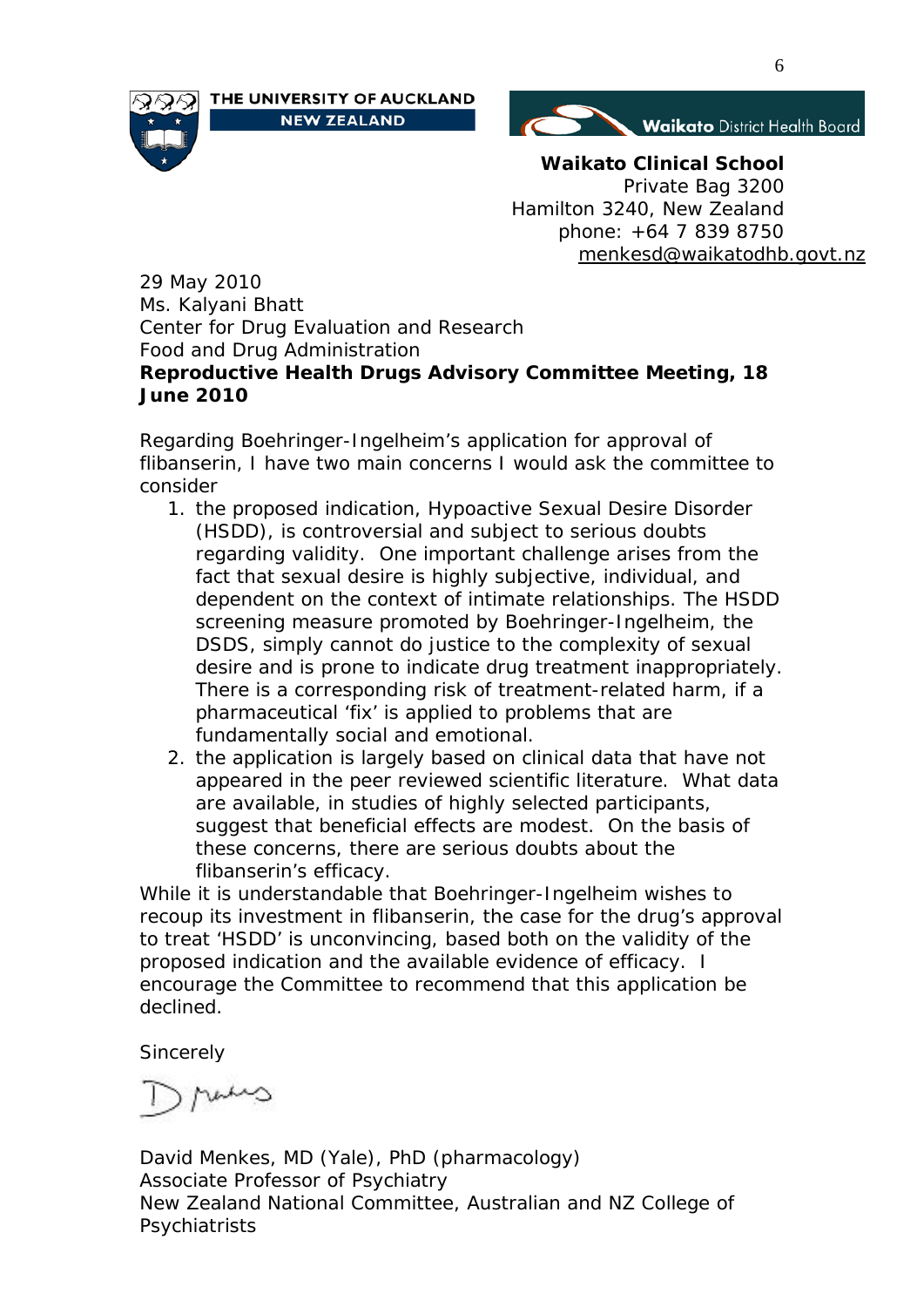# *59 Duthie St—Karori, Wellington, New Zealand - Annemarie.jutel@vuw.ac.nz*

30 May 2010 Kalyani Bhatt Center for Drug Evaluation and Research (HFD-21) Food and Drug Administration 5600 Fishers Lane Rockville, MD 20857

## Dear Ms Bhatt

I am writing to provide feedback to the Reproductive Health Advisory Committee for the Flibanserin hearing on June 18. I am an American citizen living overseas, but being far away from the hearings does not lessen my concern about the drug which is under consideration, and should not be given approval for use.

The whole premise upon which the development of this drug is based is flawed. Women are not suffering from a "disease" of low desire. As any woman or man would know, there are a whole range of different levels of desire from complete asexuality to sexual obsession. None of these are "diseases," despite the fact that they trouble people. Approving this drug would do irreparable harm by communicating the idea that only sick people have low sexual drive, when practically all women who have lived a bit, and have ever talked about sex with their female friends know profoundly well that we are all different. Having difficulty with sex drive is only ever relational: if our sex drive doesn't match that of our partner, or doesn't match what we have been led to believe, by media (and if this drug were to be approved, by the advertising of the pharmaceutical industry) it should be.

What's more, Boehringer-Ingelheim has incorrectly identified the prevalence of low sexual desire in women. They rely on highly contested statistics about the prevalence of the disease and on a consensus statement that was developed with no independent voices. Furthermore, the scientists developed the screening tool that they are using to "detect" the "disease" were their own consultants with inadequate independence from the company.

Approving this drug would be condoning the medicalization of women's sexuality in ways that would have long lasting impacts on ourselves, our daughters and granddaughters. It would impose new high standards of sexual desire that are artificial, and will hurt far more women than could ever conceivably benefit from such a drug.

Annemarie Jutel Wellington New Zealand Charlottesville, Virginia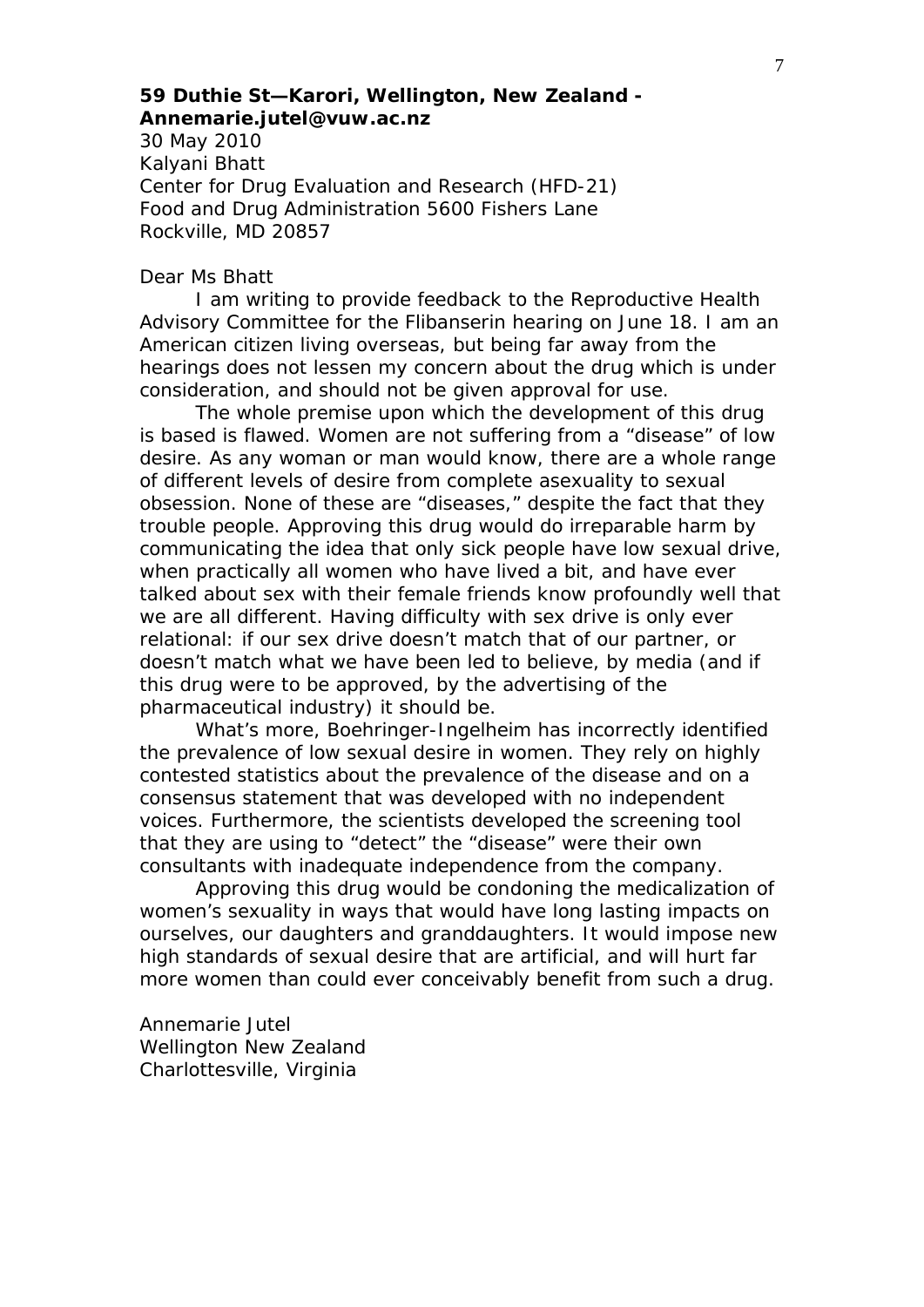May 28, 2010 Dear Ms. Bhatt,

I am concerned about the coming FDA review of a drug for so-called "hypoactive sexual desire disorder." As a breast cancer survivor who was thrust by dint of chemotherapy into premature menopause, I have an interest in these "replacement" therapies, but as a feminist and a skeptical person, I am wary of being told by self-interested companies what should be considered sexually "normal." Even a casual reading of For Her Own Good: Two Centuries of the Experts Advice to Women (Ehrenreich, English) is a powerful innoculation against their rhetoric.

I do not believe the "disorder" that Flibanserin is said to alleviate has been shown to exist, so I cannot credit the science that claims to show this drug alleviates it. I hope the FDA will perform as rigorously this time out as it did when it unanimously voted not to approve the equally specious offering of the testosterone patch. That performance may have been provoked by the embarrassment of the then-recent Vioxx scandal. If so, let the next one be a simple instance of intellectual integrity and concern for the health of women. We will be watching.

Yours sincerely,

Prudence Crowther NYC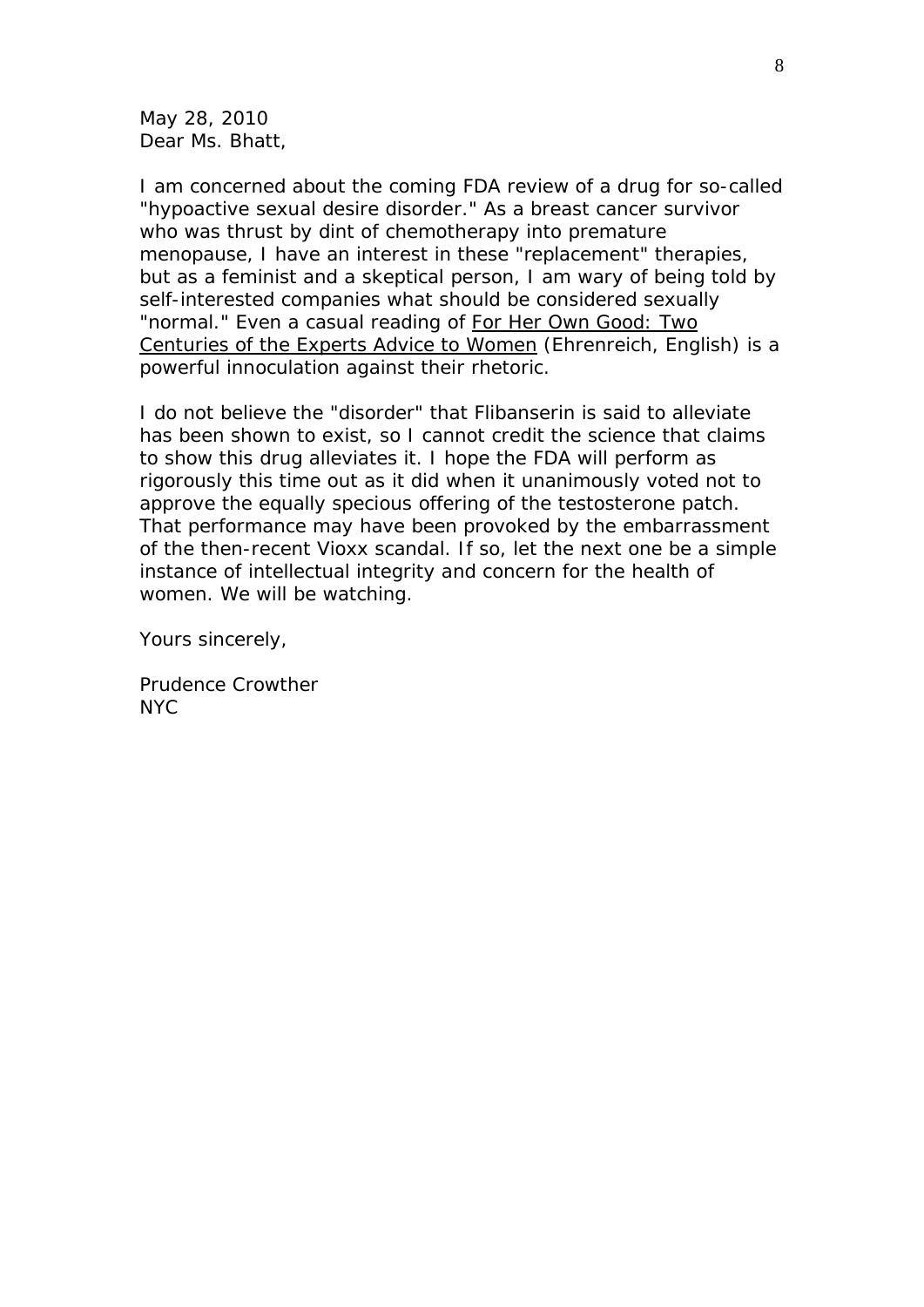May 30, 2010 Dear Kalyani Bhatt,

I am writing to urge you to recommend against the approval of the drug Flibanserin. This drug is being promoted as an anti-dote to "low sexual desire" in woman; however the research and safety data are very weak and the actual medical impact is unknown.

Low sexual desire is not an illness, but regarding things sexual, people are quite vulnerable to the slick promises of the drug industry. This drug, in-particularly, preys on this vulnerablilty and is likely to make a hefty profit for its producers. Research has clearly shown that women's sexual problems are quite complex, involving cultural, social, relational, psychological and physical factors -- not just brain chemistry.

The proper assessment and treatment of desire problems necessitates an understanding of the impact of all these factors. Having been a psychotherapist and a sex therapist for more than thirty years, I know this to be true. The research agrees.

Moreover, this drug is likely to be harmful, for example, to pregnant women, breast-feeding woman and women already taking antidepressants. Yet even more worrisome is the fact that most of our beliefs about sexual desire and function are driven by Hollywood notions, not sexual science.

Once again, I'd like to urge you to recommend against the approval of Flibanserin.

Sincerely,

Linda Alperstein

Linda Perlin Alperstein, MSW, LCSW Associate Clinical Professor University of California Department of Psychiatry 4437 25th Street San Francisco, CA 94114 Tel: 415-648-8862 Fax: 415-695-1310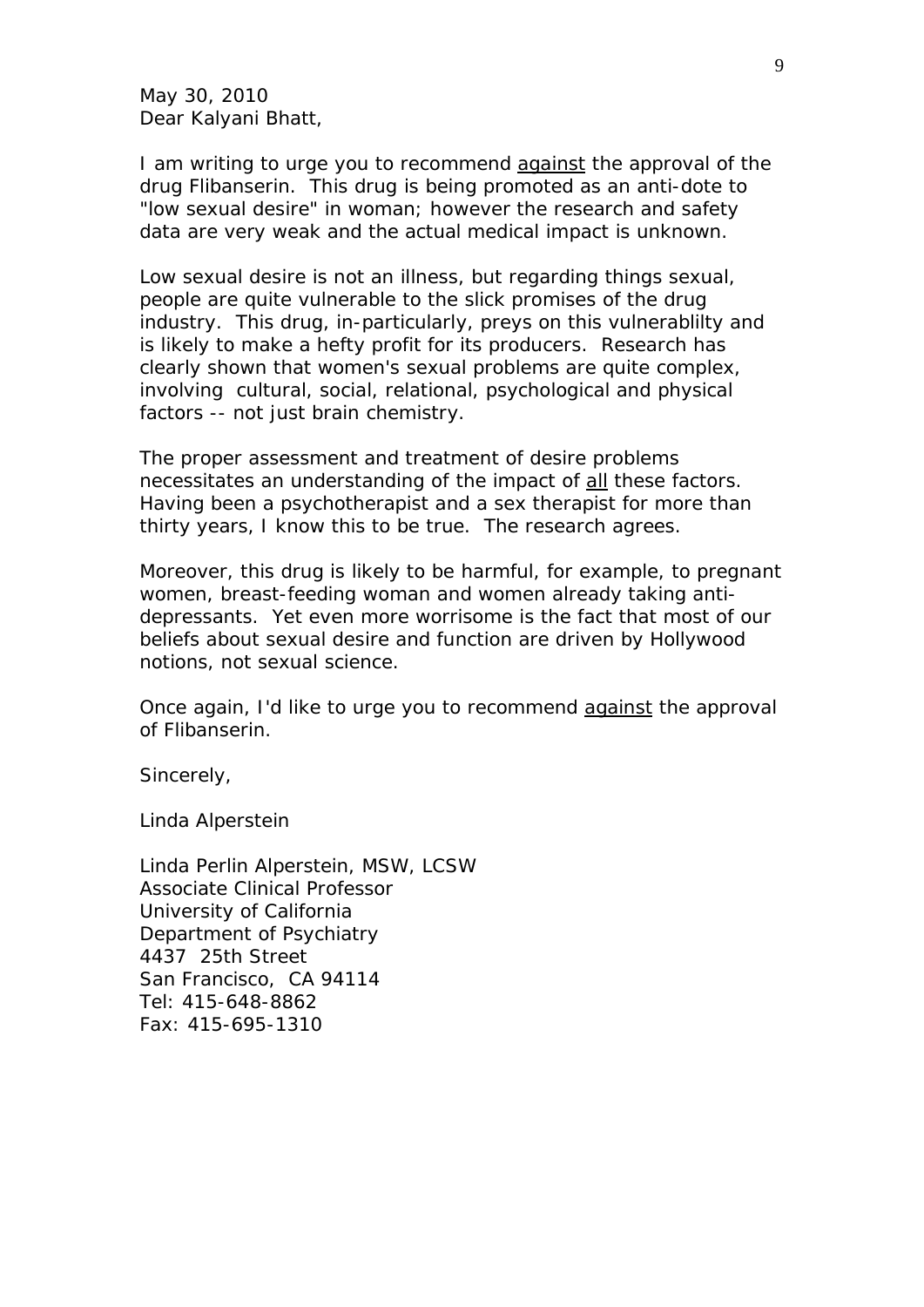

#### **FACULTY OF HEALTH**

#### **School of Health Policy & Management**

4700 Keele St. Toronto ON Canada M3J 1P3 Tel 416 736-5157 Fax 416 736-5227 shpm@yorku.ca atkinson.yorku.ca/SHPM 31 May 2010

Kalyani Bhatt Center for Drug Evaluation and Research Food and Drug Administration 5600 Fishers Lane Rockville, MD 20857

Dear Ms. Bhatt:

I am writing to provide feedback to the Reproductive Health Advisory Committee for the Flibanserin hearing on June 18. In my view it would be a serious mistake for the Reproductive Health Advisory Committee to recommend the approval of Flibanserin. The evidence behind the safety and effectiveness of this drug is minimal at best. The statistics quoted about the percent of women experiencing low sexual drive that are cited in favour of its use are seriously distorted and come largely from sources associated with the manufacturer Boehringer Ingelheim and do not have any independent validation. There are similar problems with other information about Flibanserin; the purported effectiveness of the drug is essentially meaningless and the screening tool to identify women who would allegedly benefit from the drug has been developed by consultants associated with Boehringer Ingelheim.

More importantly, approval of this medication would be another example of the medicalization of problems that arise in the normal course of human relationships. The evidence from research is that women's sexual problems are much more a product of their relationships than they are of their physiology. However, marketing of Flibanserin will promote the idea that the etiology of sexual problems in women arises from disturbances in neurotransmitters and minimize any social causes. Human sexuality is highly variable but the idea behind this drug is that everyone should function identically thereby creating a "standard" where none should exist.

Finally, there is no long-term safety data on Flibanserin that is especially important since its activity on serotonin could have serious consequences in pregnancy and during breast-feeding.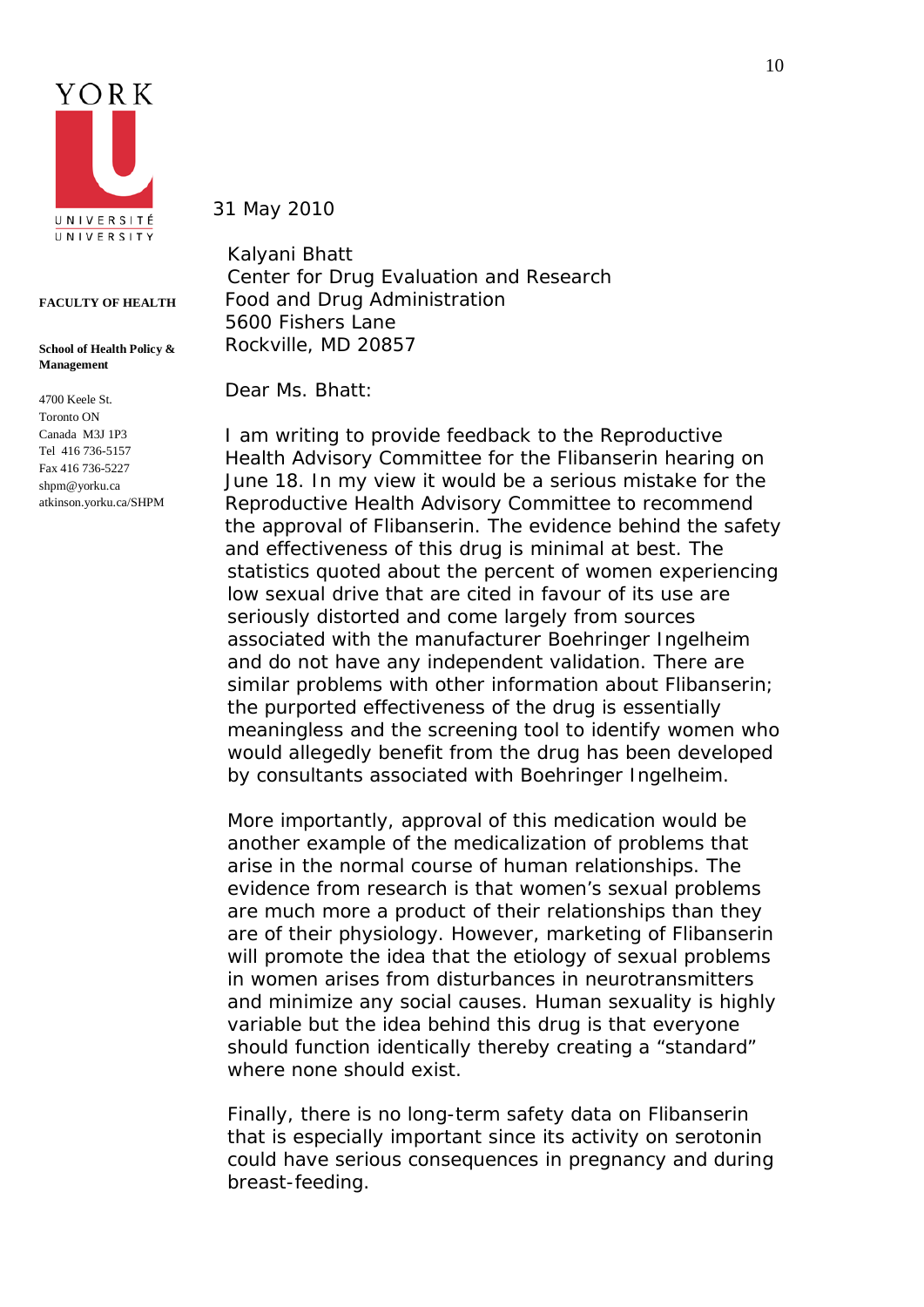Recommending approval of this drug would send a strong message that normal human emotions should be controlled through chemicals, a message with profound implications for the way that women (and men) should live their lives.

Sincerely,

Joel Lexchin MD Professor School of Health Policy and Management Tel: 416-736-2100 x 22119 E mail: jlexchin@yorku.ca

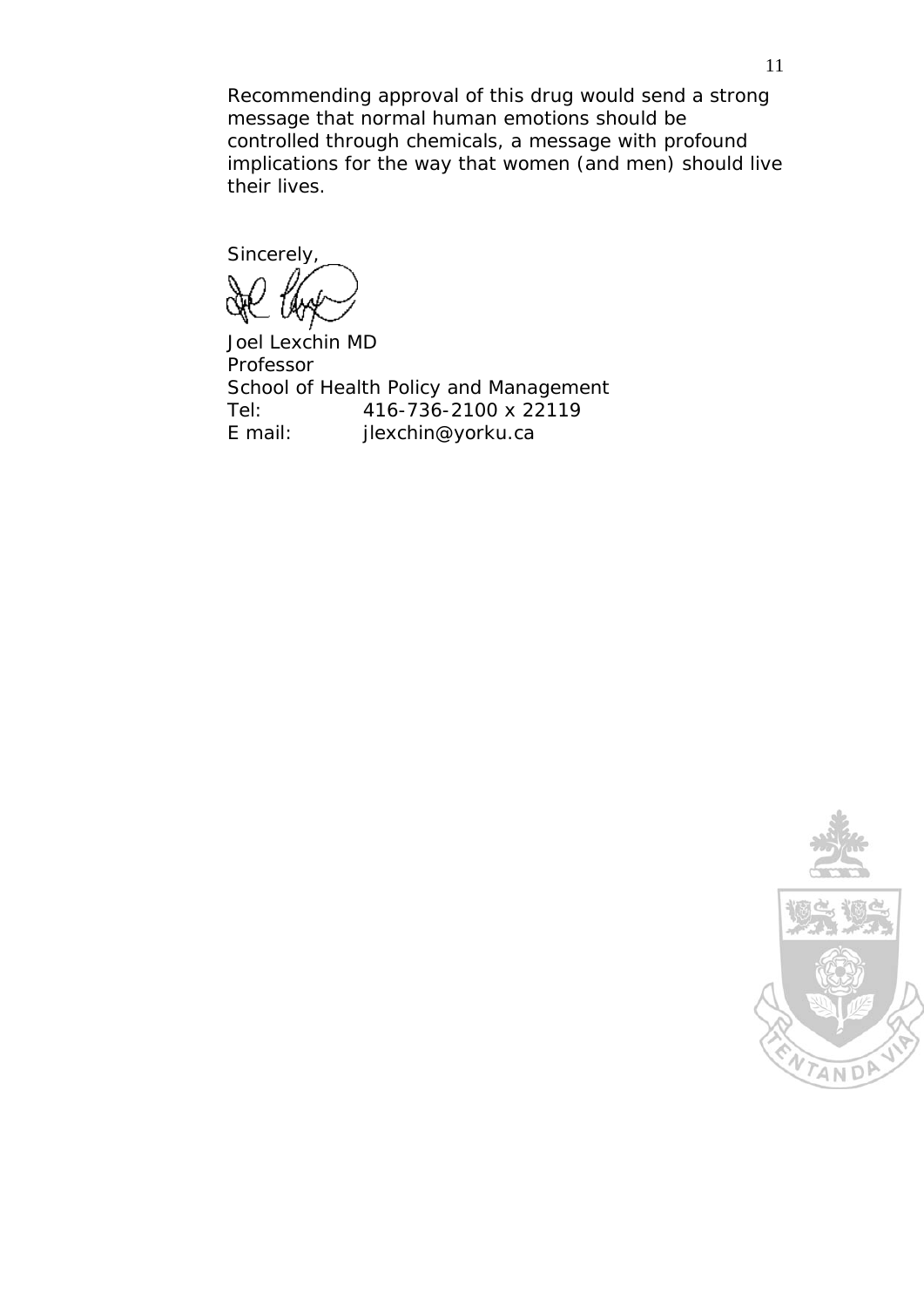

**Department of Biological Sciences** 111 Research Drive Bethlehem, PA 18015-4732 (610) 758-3680 Fax (610) 758-4004 http://www.lehigh.edu/~inbios/

30 May 2010 Re: (NDA) 22-526

Reproductive Health Drugs Advisory Committee Food and Drug Administration, HHS Dear Members of the Advisory Committee:

In my opinion, the new drug application (NDA) 22-526, for flibanserin 100 milligram tablets, is premature, underinvestigated, poorly documented and reported, and potentially damaging to the health of proposed users.

Little or nothing about the proposed uses have appeared in peer reviewed publications. There have been numerous selective releases to the popular press, and placements of unsubstantiated claims in industry-sponsored websites. This reveals that presumptuous marketing effort, including direct-to-consumer strategies, has advanced prior to FDA review. Everything I have seen could be misleading to uncritical observers, and some is just plain cheerleading. I have found abbreviated versions of clinical trial protocols, but I cannot access full text of the proposals for any flibanserin clinical trials. Why not? And, according to your FDA website, it sounds like essential details of the trial protocol as well as the specific results are being restricted for reasons that are not stated. This circumstance makes it difficult for objective observers to evaluate and comment on the validity of studies that have been done.

The releases ignore or undervalue the lower dose trials [25 and 50 mg] and some of those conducted in Europe. The results presented for the 100 mg trial in premenopausal women seem extraordinary in their outcomes, and raise compelling concerns:

1) The placebo group reported a considerably larger value than the boost above it claimed for the treatment group. This suggests that the screening process itself provided information or "permission giving" to the subjects that was more valuable than the treatment itself.

2) It is not clear if the "screening" interview and the assignment to control or treatment groups were truly independent. Screening, informed consent interview, and assignment to study groups should be double blind and randomized.

3) We are told that the statistics show clear significance, but the *magnitude* of the purported benefit is small. Among treated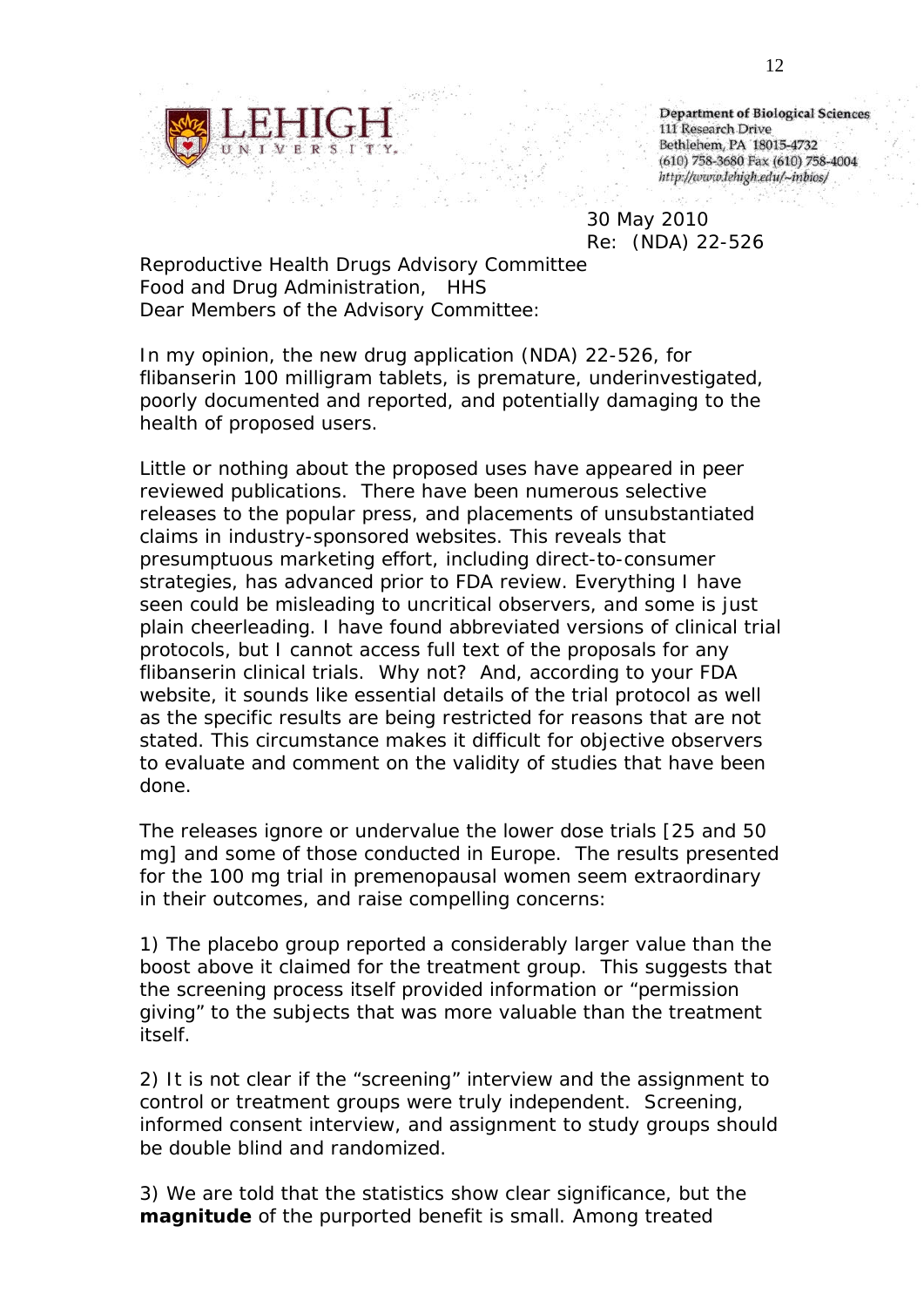women who did **not** report a benefit, is there an analysis of outcomes? Was the reporting profile for negative outcomes for the treated and untreated group similar?

4) It is not clear if the treated women could tell if they were in the treated or control cohort. Did they have evidence from the investigators or from their own side effects, physiological or emotional reactions to the drug that would allow them to believe that they were actually in the treated group? If they suspected that they were in the treatment group, it might bias their reporting in the direction of justifying their participation in the trial.

5) A substantial number of women did not complete the trial. Is there an analysis of the reasons why, and how those reasons distribute between the treatment and control groups? In fact, the number who left the trial appears to be much larger than the net number above placebo rates who "benefitted" from the treatment. Why, and is there a selective influence on the data?

6) The duration of the trial is relatively short. I presume that the manufacturers wish this treatment to be for systemic long term use. Do they have convincing data on safety and efficacy for long term use?

7) The treatment is intended to enhance and expand women's sex lives (which is an admirable ambition). However, women who were likely to become pregnant or who were not using some approved method of birth control were excluded from the trial. Are there any data on possible effects of this treatment on women or early embryos in cases where fertilization does take place?

8) Since the drug is intended for long term use, perhaps well beyond the duration of any trial, and considering parallels with known addictive drugs, what is the addictive potential of this treatment? Have there been follow-up studies on women who have completed a trial? Do any changes in their behavior persist? Or do possible changes in their behavior deteriorate? Do they seek alternate gratification?

9) The parameters studied in clinical trials have been limited. What evidence is available regarding safety for brain functions and other organ systems following long term use?

10) Have appropriate disclosures regarding possible conflicts of interests been forthcoming from parties who have been promoting use of this treatment?

In addition, women in the age range of the expected users are often using multiple prescription and nonprescription remedies. Adverse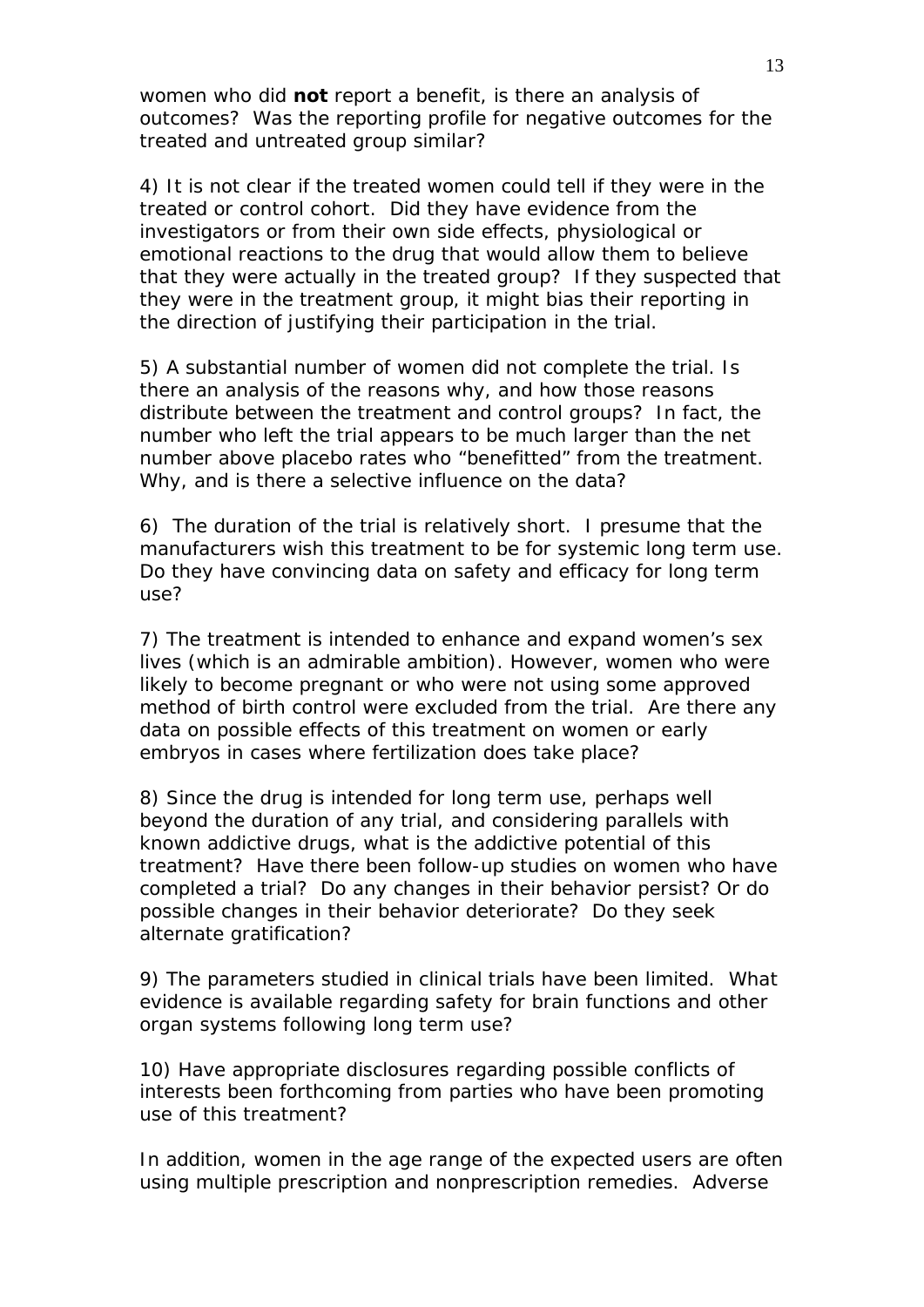effects from drug combinations and interactions should be anticipated.

Before such a therapy is considered, deeper, more critical, and objective analysis should be completed. Full information should be published well in advance for critical scientific review. In the absence of such information, the approval and marketing of specific products is not justified.

Sincerely,

Bany Beau

Barry Bean, Ph.D. Professor of Biological Sciences

Email: bb00@Lehigh.edu Phone: 610-758-3678

B. Bean

p2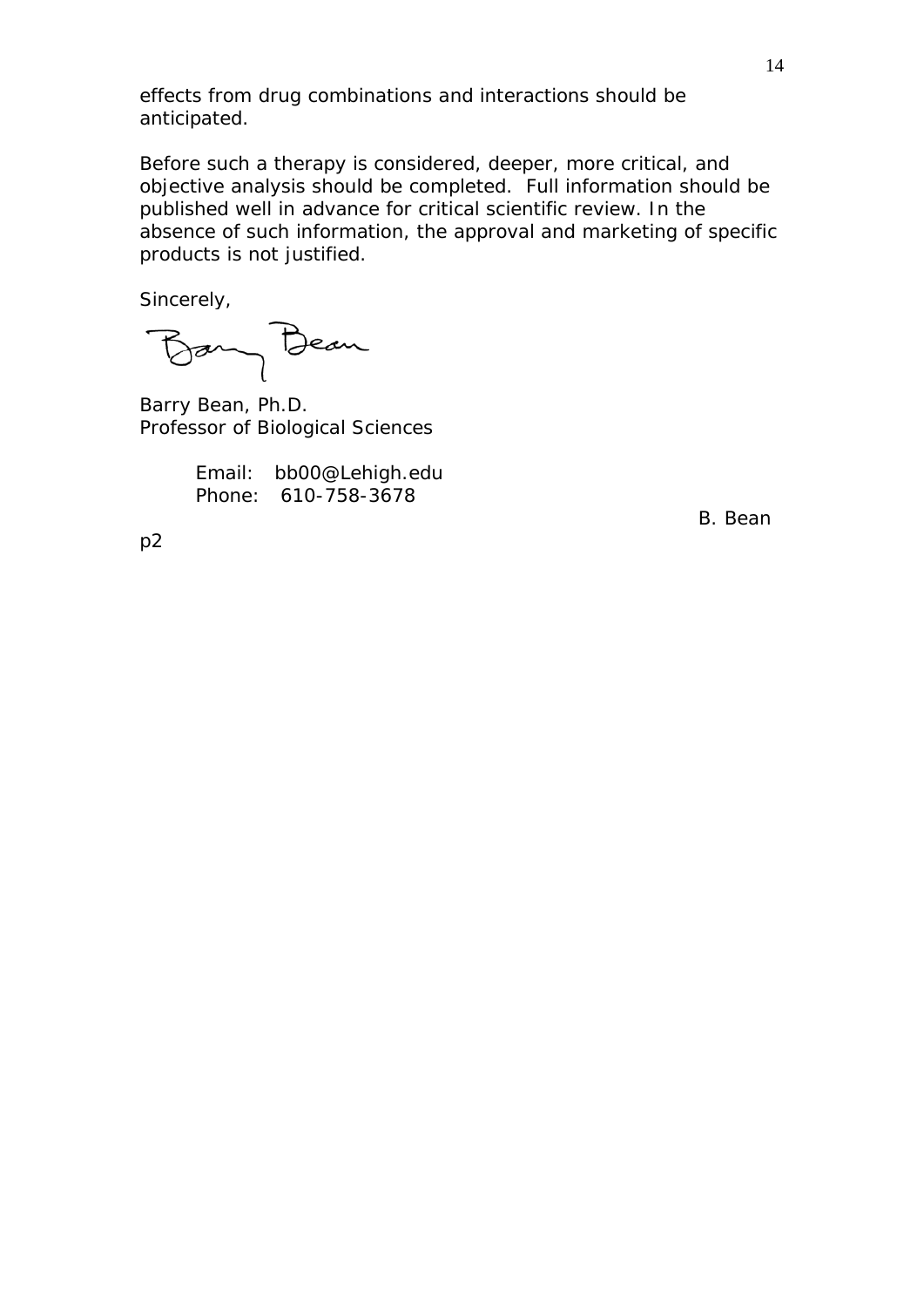Ms. Kalyani Bhatt Center for Drug Evaluation and Research (HFD-21) Food and Drug Administration 5600 Fishers Lane ; Rockville, MD 20857 May 31, 2010

# **To the FDA Reproductive Health Advisory Committee RE: Flibanserin hearing June 18, 2010**

The purpose of this letter to express our strong concern about the application for FDA approval of Flibanserin for the treatment of "Hypoactive Sexual Desire Disorder" (approval requested by Boehringer-Ingelheim). Not only has this disorder been the subject of much controversy and criticism, but the *Diagnostic and Statistical Manual of Mental Disorders* (*DSM*) acknowledges that there are no "normative age-or gender-related data on the frequency or degree of sexual desire. . ." (p. 539). Clearly, this lack of data renders the reliability and validity of Hypoactive Sexual Desire Disorder suspect.

There is increasing evidence that serotonergic agents have a host of adverse side effects, including increased risk of upper gastrointestinal tract bleeding, sexual dysfunction (see e.g., Dalton, et al. 2003; Montejo et al., 2001) and adverse neonatal outcomes in relation to maternal exposure. In addition, serotonergic agents are potent inhibitors of the cytochrome P450 monooxygenase enzymatic system (a system that metabolizes antineoplastic as well as other agents). Progress in the field of pharmacogenomics has led to increasing concerns about the complex relationships among serotonin, serotonergic agents, prolactin, and tamoxifen, and how these inter-relationships affect pharmacodynamics and cancer risk (Kelly 2010 et al).

Further, the details of the Phase III trials upon which Flibanserin's application are based have not been made available to the public, raising concerns about its safety and efficacy. The financial conflicts of interest (FCOI) that exist between drug companies and researchers sometimes lead to an under-representation of adverse effects and lack of accurate information on the efficacy of medications (Angell, 2004, Bekelman 2003). The under-reporting of negative results and publication bias leading to unsubstantiated efficacy data may prevent clinicians from being able to fully inform patients on their decision to take newly approved medications. Recently, Pitrou et al (2009) examined reporting and presentation of harm-related results in RCTs published in general medical journals with high-impact factors. They concluded that "the reporting of harms remains inadequate" and found that information related to severity of adverse events and withdrawal of patients because of adverse events was "lacking in 27.1% and 47.4% of the reports respectively" (p. 1759). These findings have led some to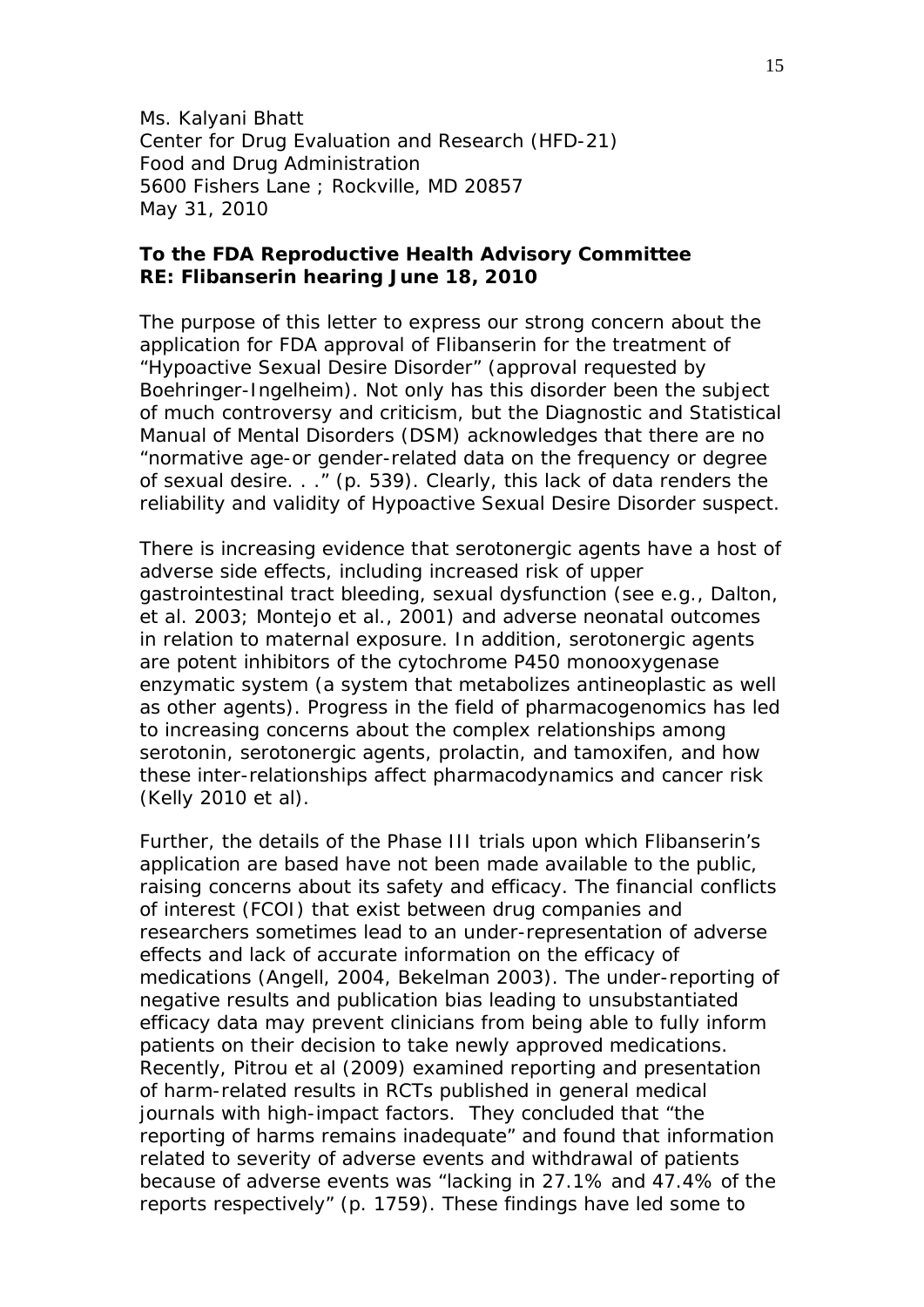question whether FCOI and marketing needs have triumphed over the scientific "gold standard" of RCTs (Ioannidis, 2009).

In view of the likelihood of risk underreporting, the existence of alternative treatments (including a variety of psychotherapies for the target symptom of a decrease in sexual desire), and the still unstudied but foreseeable risks of withdrawal, we believe that it is premature at best for the FDA to approve this agent for what is an under-described target symptom. If the FDA nonetheless does approve this agent, a black box warning about the unexamined but possible withdrawal risks and the presence of safer alternatives should be included.

Having studied for years the ways in which FCOI can compromise the integrity of scientific research and thus put the public at risk, we strongly believe that limiting iatrogenic harm should be a major consideration of the Committee when assessing the application for FDA approval of Flibanserin.

Sincerely,

Lisa Cosgrove, PhD, University of Massachusetts, Boston Abilash A. Gopal, MD, University of California, San Francisco Harold J. Bursztajn, MD, Beth Israel Deaconess Medical Center, Harvard Medical School

### References

Angell M: Is academic medicine for sale? *N Engl J Med* 2000;342:1516–18.

Bekelman JE, Li Y, Gross CP: Scope and impact of financial conflicts of interest in biomedical research: a systematic review. *JAMA* 2003;289:454–65.

Dalton SO, Johansen C, Mellermkjaer L, Norgard B, Sorensen HT, Olsen JH. Use of selective serotonin reuptake inhibitors and risk of upper gastrointestinal tract bleeding: a population-based cohort study. *Arch Intern Med* 2003 13;163(1):59-64.

Ioannidis JP Adverse events in randomized trials: Neglected, restricted, distorted, silenced. *Arch Intern Med* 169; 2010: 1737-39

Kelly, CM, Juurlink, DM, Gomes T, Duong-Hua, M Pritchard, KI, Austin, PC, Paszat LF. Selective serotonin reuptake inhibitors and breast cancer mortality in women receiving tamoxifen: a population based cohort study. BMJ. 2010; 340:c693.

Pitrou I et. al. Reporting of safety in published reports of randomized clinical trials. Arch Intern Med 169; 2010: 1756-51

Montejo AL, Llorca G, Izuierdo JA, Rico-Villademoros F. Incidence of sexual dysfunction associated with antidepressant agents: a prospective multicenter study of 1022 outpatients.

Spanish Working Group for the Study of Psychotropic-Related Sexual Dysfunction. J Clinic Psychiatry 2001;62 Suppl 3:10-21.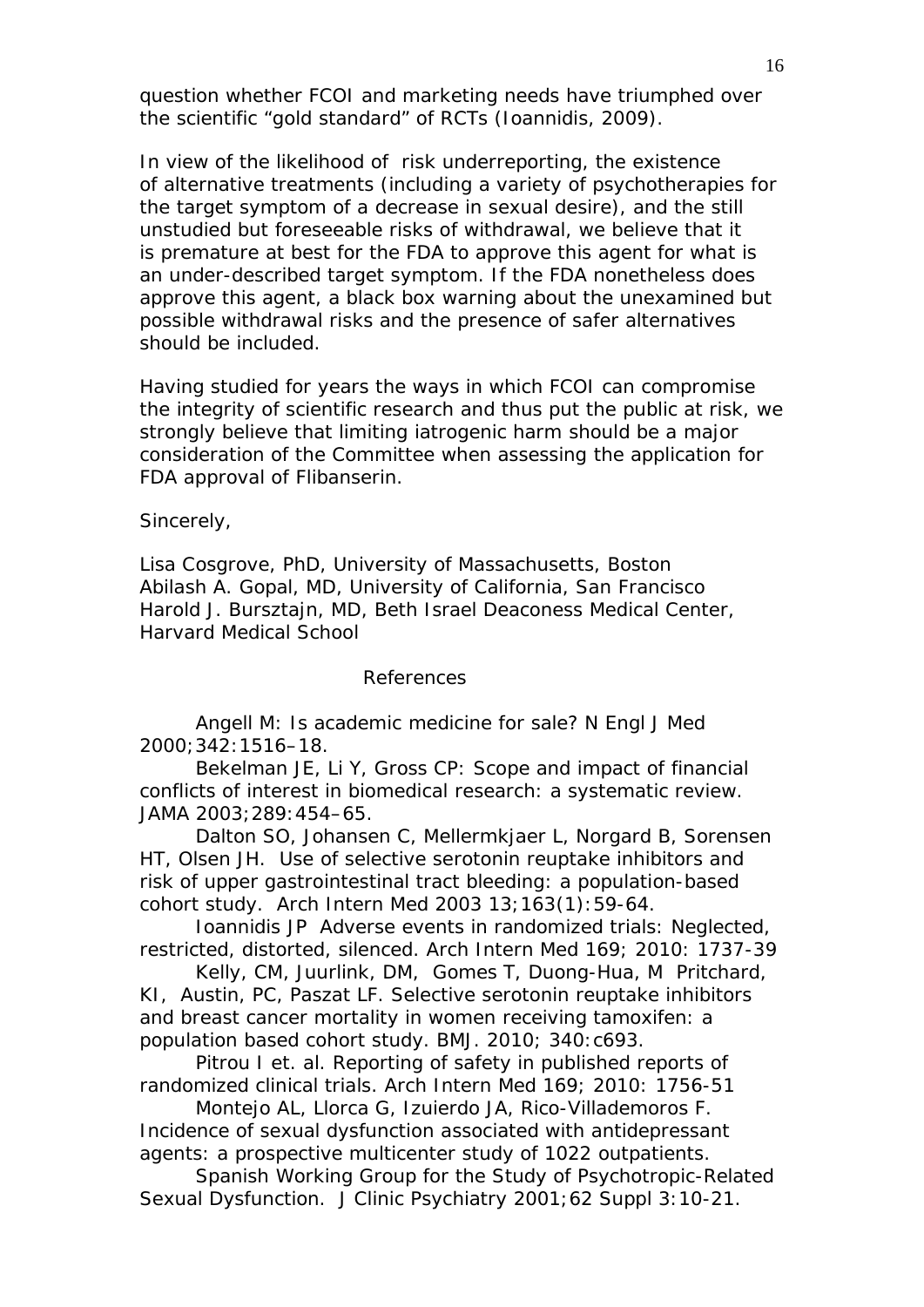# *Lenore M Pomerance, MSW, CGP 2000 P St. NW #720 Washington, DC 20036 www.menopausecounseling.com*

June 3, 2010 Kalyani Bhatt Center for Drug Evaluation and Research (HFD-21) Food and Drug Administration Dear Ms. Bhatt:

Please direct this letter to the Reproductive Health Advisory Committee which meets on June 18, 2010 to consider the drug Flibanserin.

I urge this committee to reject Boehringer Ingelheim's application for approval of Flibanserin as a so-called sexual desire enhancing drug for women. It is frightening to me that there are no long term safety data for a drug affecting brain chemistry, for a drug whose mechanism the company admits it doesn't understand. I am also offended by the blatant promotion by the drug company of a "disease" for which they have the cure.

The claim that low sexual desire, or Hypoactive Sexual Desire Disorder (HSDD), is a medical condition due to a chemical imbalance is spurious. Sexual desire is variable and personal for every individual. Every individual, man or woman, has her or his own definition of what sexual desire means to them. Everyone experiences it differently.

For example, it can be a physical sensation anywhere in the body: in the groin, breasts, armpits; or psychologically or spiritually throughout the mind and body. There is no standard for a "normal" sexual desire. Thus a measure such as hypoactive sexual desire is fiction. Please be aware that even in the proposed changes of the DSM V the "diagnosis" of HSDD has been downgraded.

Resent research has shown that women's desire for sex comes from many different motivations and is affected by many external social and cultural, as well as psychological issues. My experience as a psychotherapist working with women and couples of all ages has been that feeling emotionally connected and cherished by a partner contributes powerfully to a desire for sexual connection and a satisfying sexual experience. These emotions can only be expressed through effective communication in a safe psychological and physical environment. A pill affecting brain chemistry does not produce this.

Thank you very much for your consideration.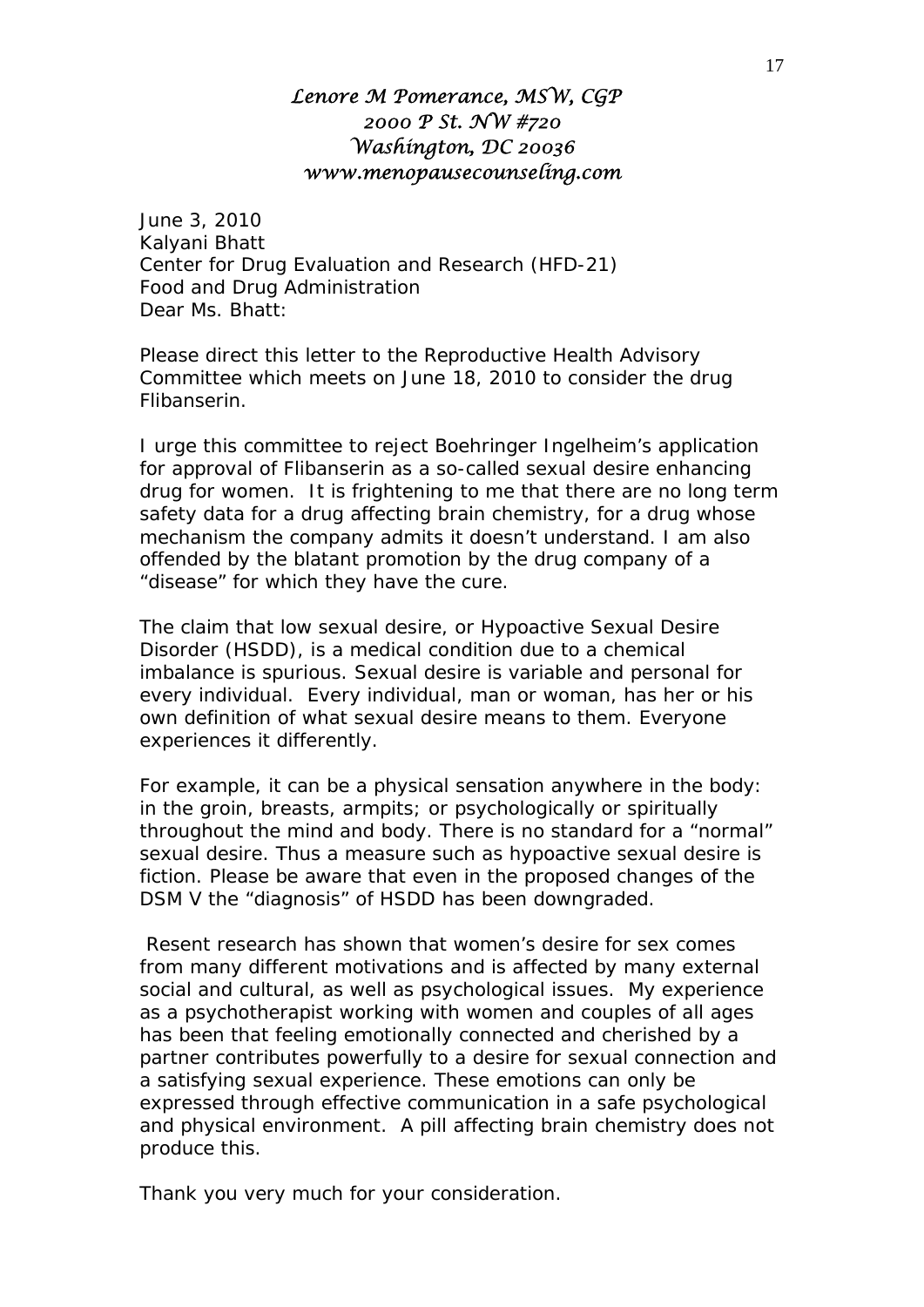Sincerely,

Lenore M Pomerance, MSW, CGP 2000 P St. NW #720 Washington, DC 20036 www.menopausecounseling.com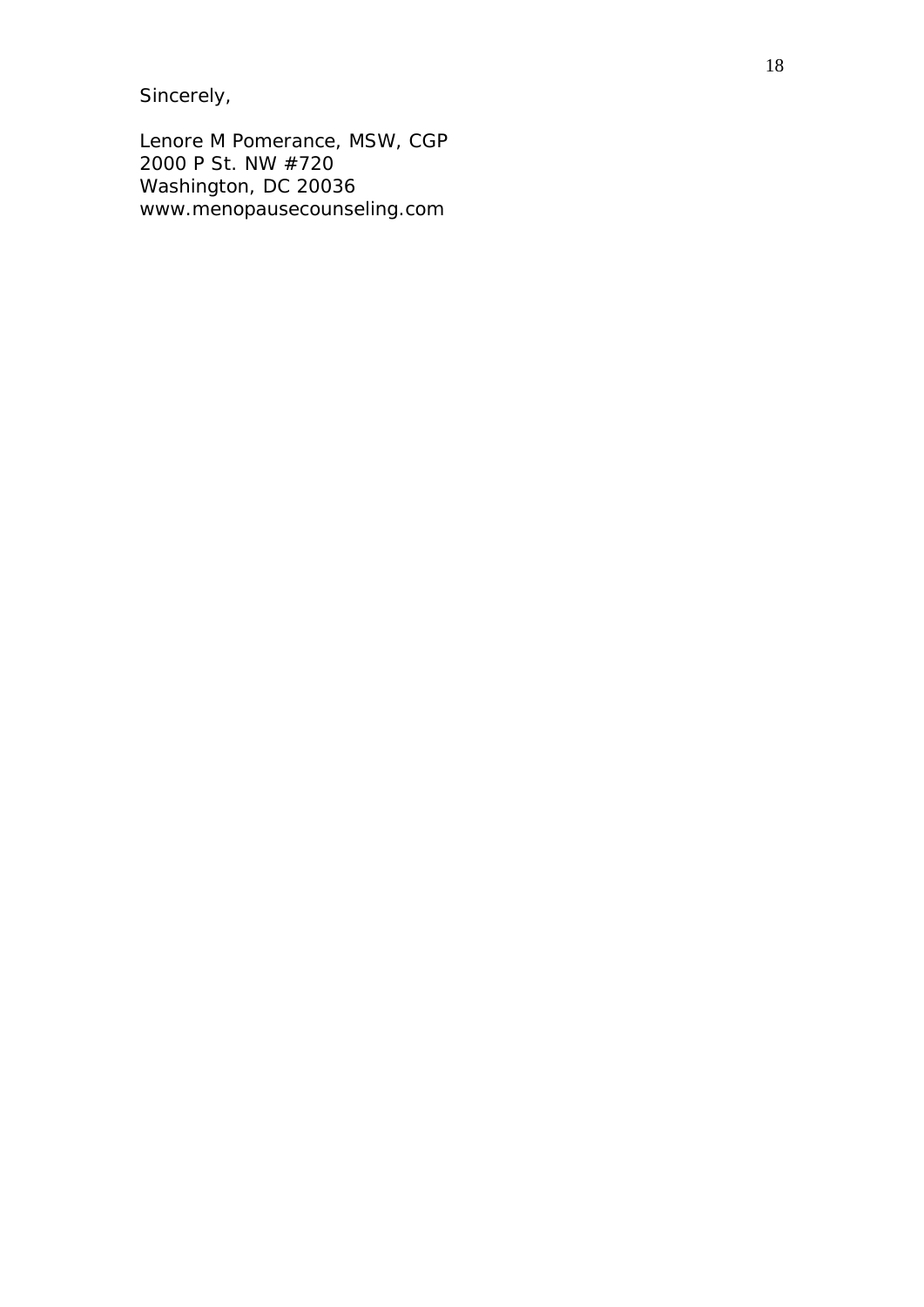## **T R E N T U N I V E R S I T Y**

Peterborough, Ontario, Canada K9J 7B8 Department of Sociology

Kalyani Bhatt Center for Drug Evaluation and Research Food and Drug Administration June 3, 2010 Re: Flibanserin

I am writing to express my concern about the proposed FDA approval of Flibanserin for the treatment of "Hypoactive Sexual Arousal Disorder". I am a professor of sociology with research expertise in the sociology of medicine, focussing on the medical management of sexual dysfunction. My concerns revolve around three key issues:

1) "Female Hypoactive Sexual Desire Disorder" is not an established medical condition for which there are clear diagnostic criteria.

2) There is no evidence that, even if a clearly diagnosable disorder could be identified, a serotonin imbalance is the root cause, calling into question the rationale for prescribing this drug.

3) There is a distinct lack of peer-reviewed, published data demonstrating a sufficient level of efficacy and long-term safety to warrant promotion of this drug treatment to the public. This is particularly problematic when it is a drug designed to be taken continuously by women of child-bearing age.

I urge the FDA to resist letting Boehringer-Ingelheim use their imprimatur as part of what is already an extensive marketing campaign for both the disorder and their remedy.

Sincerely,

Barbara L. Marshall Chair, Department of Sociology Trent University Peterborough, ON Canada K9J 7B8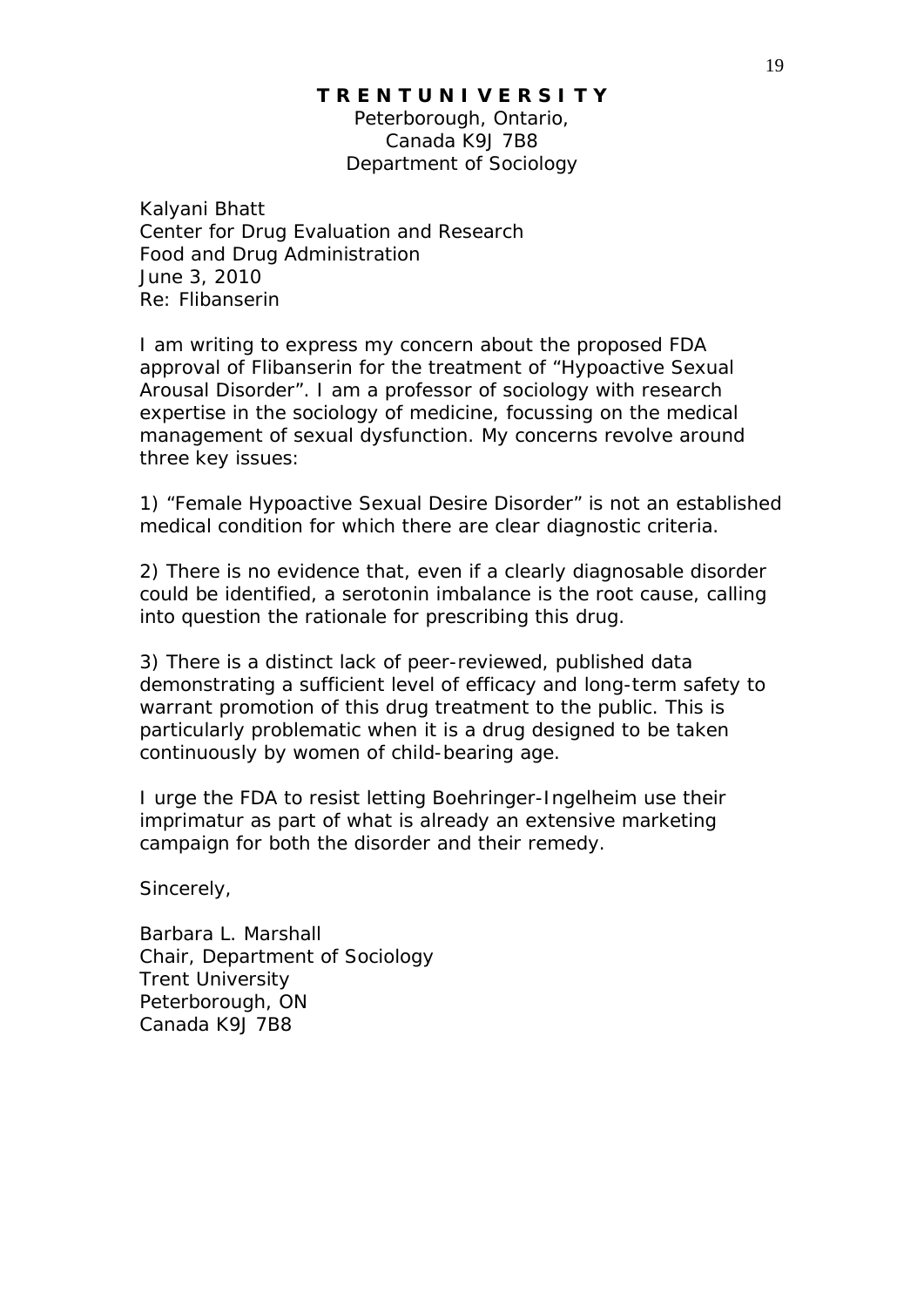Ms. Kalyani Bhatt Center for Drug Evaluation and Research (HFD-21) Food and Drug Administration Wednesday 2 June 2010 Dear Ms Bhatt:

I write to express my concern about the Boehringer-Ingelheim application for FDA approval for its serotonergic drug, Flibanserin, for treatment of so-called 'Hypoactive Sexual Desire Disorder' in women aged between 18 and 50. The fact that there is no agreement that there is such a disorder and it is about to be removed from the latest versions of the DSM provides a number of issues for the committee to consider. There are two overarching areas of concern – scientific concerns and social concerns.

### Scientific concerns.

In summary there is inadequate efficacy data available for public scrutiny. The absence of robust indicators of effect that reflect that true nature of sexuality, in particular there is no long term data on efficacy and on issues such as tolerance and the flow on effects if tolerance does develop on normal function on stopping the drug.

This leads to a further and probably more serious question. This drug acts on the serotonin system. Other drugs acting on the serotonin system have been shown to double the risk of birth defects when taken in the first trimester of pregnancy. As I understand it there is no long term safety data and no safety data at all on the potential for human teratogenicity, yet the target effect is increased sexual activity. Given that around one third of pregnancies are unplanned and it will be all but impossible to avoid exposure in the first trimester. Given also the target effect of increased sexual activity, the usual cautions of 'avoid in pregnancy' will not suffice as a safeguard - there is a key question of responsibility here.

There is a complete absence of any long term safety data. Concerns around aspects of safety that are issues with other drugs acting on the serotonergic system need exploring in particular discontinuation effects and the difficulties some patients have in being able to stop these medications at all.

The biological model proposed gives a great deal more certainty to the biological processes around desire than is warranted. Work in this area is exploratory at best and currently inadequate for promoting use in the population. We know a great deal more about the non pharmacolgical causes and solutions for reduced desire than we do about its neurochemistry.

# Social Concerns

There are a number of important social concerns: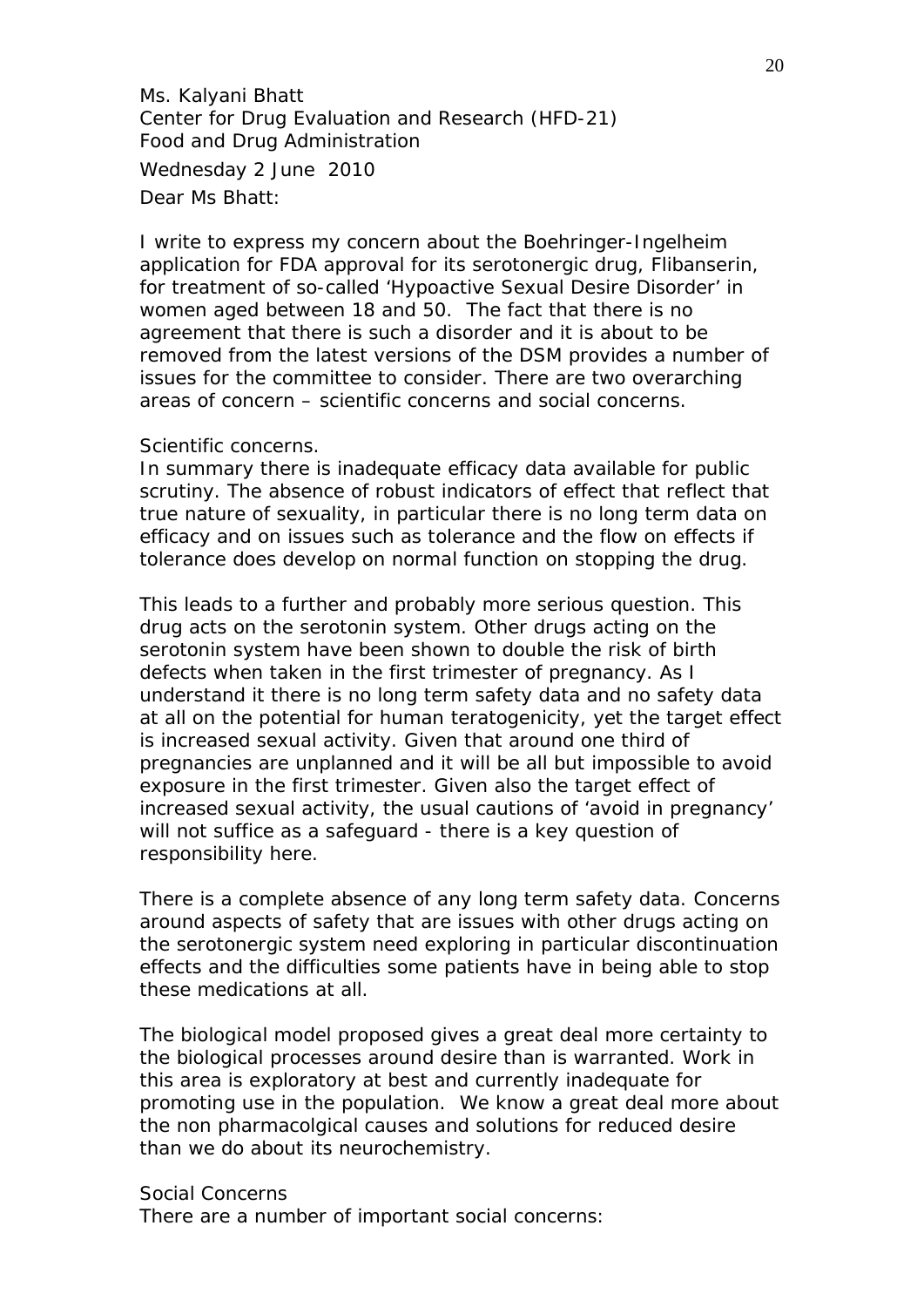The likely medicalisation of normal human emotions and experience.

Likely pressure brought to bear on women to use the drug. The potential for use as a date rape drug.

Other questions that require careful consideration are: What are the implications for liability if the drug is prescribed to women with normal sexual function and it results in less inhibited sexual behaviour than would be the norm for that woman? Who might be liable if the woman contracts a sexually transmitted infection such as HIV or HPV leading to cervical cancer? If the heightened sexual desire overrides the normal cautions about precautions what are the liability implications in the case of unwanted pregnancy and termination of pregnancy. The drug is not target – specific. If the heightened sexual desire results in interest and sexual activity with other than a current long term partner what are the implications for relationships and families?

The only data available on this drug is company generated and not available for scrutiny. The material now circulating in the general and electronic media has all the hallmarks of a disease mongering campaign –

- Raising awareness among physicians of the condition as important and under treated
- Educating physicians in importance of condition and provide diagnostic tools (usually rating scales or symptoms scores)
- Positioning the company's drug as the drug of choice for this condition
- Driving patients to physicians' offices to ask for the company's drug using direct to consumer advertising and PR campaigns including press releases and pre-packaged 'news' videos.
- Market expansion techniques 'creating need' beyond currently accepted medical need.

This has little more scientific credibility than the "Motivational Desire Disorder' published as a spoof in recent years in the British Medical Journal. There is little evidence that any putative benefit will outweigh the serious potential for direct and indirect harm. Given the grave concerns about genetic engineering and stem cell use, the use of chemicals to alter one of the most fundamental of human emotions, desire, requires a great deal more public consultation and discussion about the likely social consequences

Yours sincerely

.

Associate Professor Derelie Mangin MBChB Director Primary Care Research Unit Department of Public Health and General Practice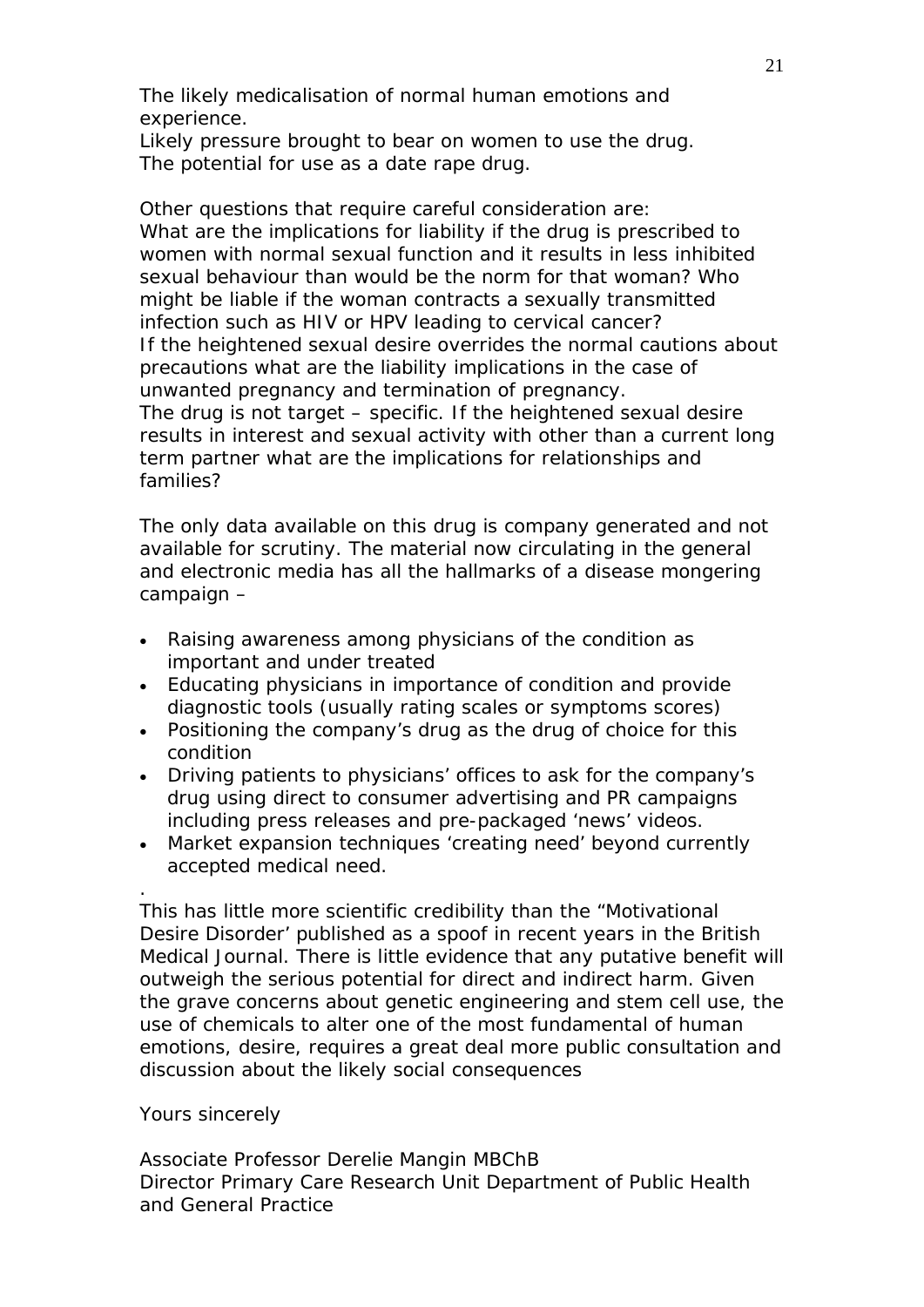Christchurch School of Medicine PO Box 4345 Christchurch 8140 New Zealand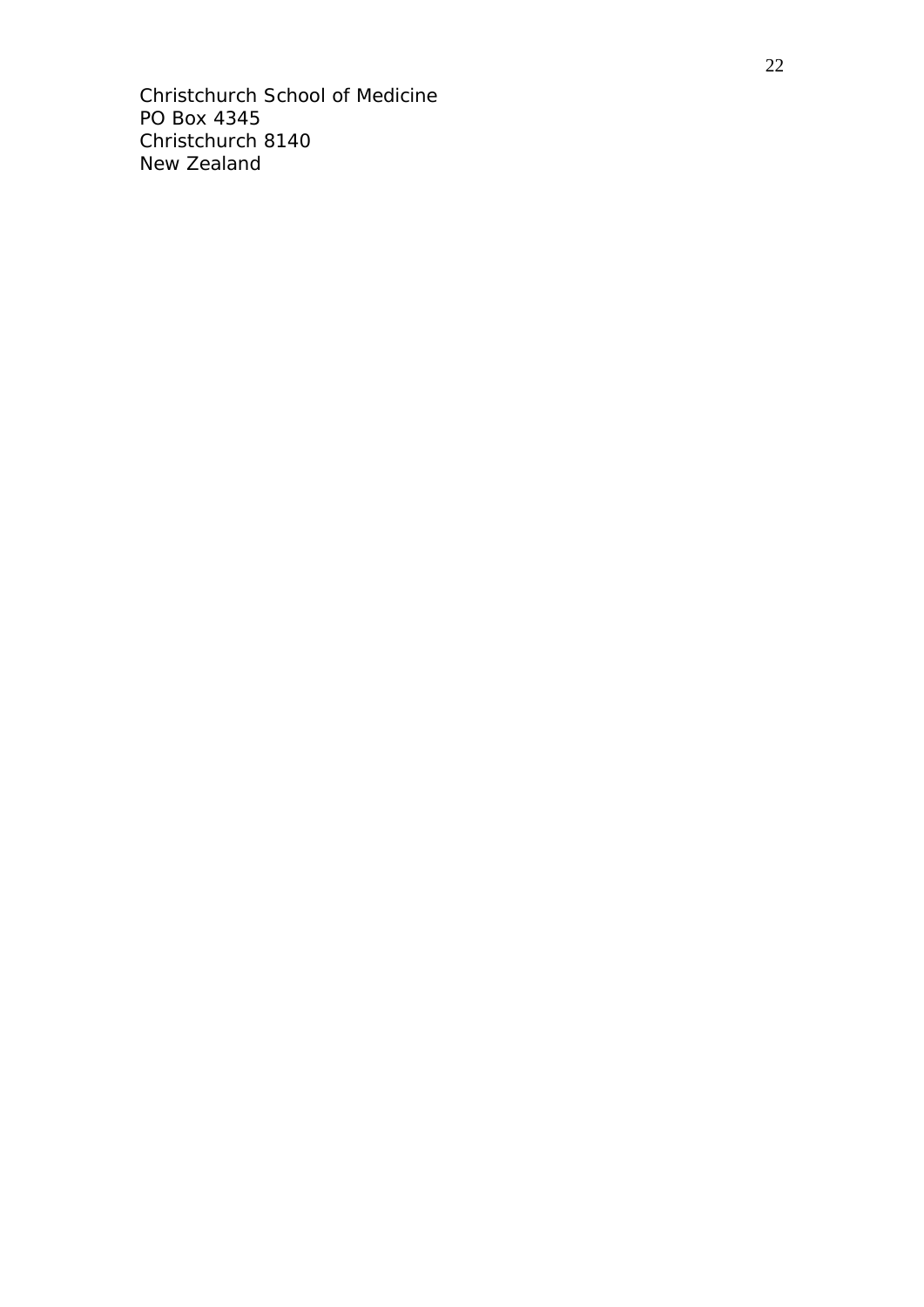Ms. Kalyani Bhatt Center for Drug Evaluation and Research (HFD-21) Food and Drug Administration June 3, 2010 Dear Ms. Bhatt:

I am writing to express my opposition to the approval of flibanserin for hypoactive sexual desire disorder.

The reasons for this are:

1. Recommendations have been made to eliminate this disorder from the Diagnostic and Statistical Manual of Mental Disorders.

2. Boehringer-Ingelheim, the company which is marketing flibanserin, has over the past several years engaged in a campaign to establish hypoactive sexual desire disorder as a bone fide disorder in women. However, the existence of this disorder is controversial and many have suggested that a prominent motivation for advertising this as a disorder would be to create an indication to sell this drug.

3. It is furthermore asserted that damage is being done to women by the promulgation of such a disorder inasmuch as it starts to establish expectations which are unrealistic and wrong for women's sexual appetite and performance.

4. While many trials of flibanserin are listed on cliniclaltrials.gov, there are no peer-reviewed publications presenting these conclusions.

Thank you.

Richard B. Krueger, M.D.

Medical Director, Sexual Behavior Clinic New York State Psychiatric Institute & Columbia University Department of Psychiatry 1051 Riverside Drive, Unit #45 New York, NY 10032-2695

Associate Clinical Professor of Psychiatry Columbia University, Department of Psychiatry College of Physicians and Surgeons Associate Attending Psychiatrist Department of Psychiatry New York-Presbyterian Hospital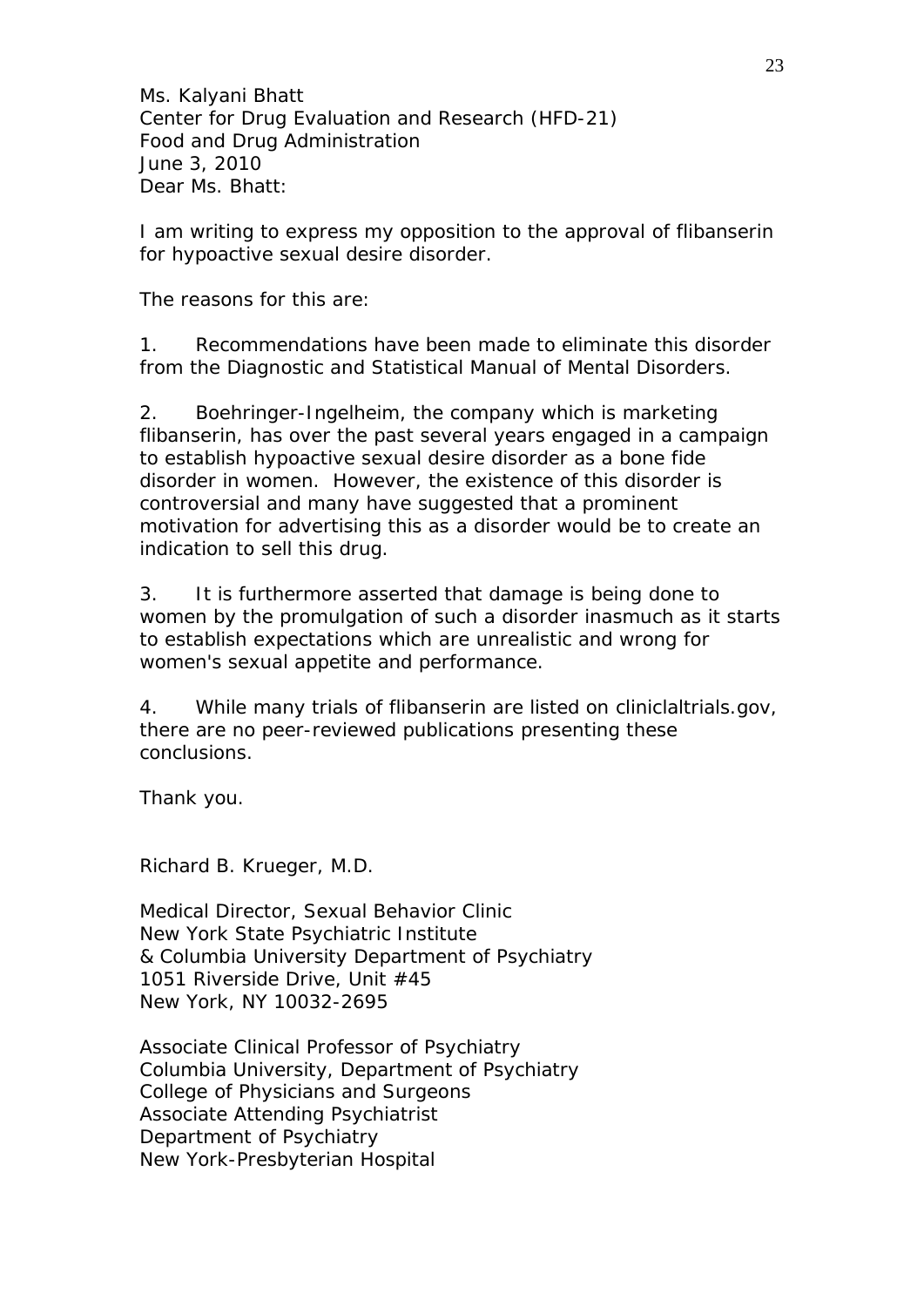Ms. Kalyani Bhatt Center for Drug Evaluation and Research (HFD-21) Food and Drug Administration Wednesday 2 June 2010

Concerns re: Boehringer-Ingelheim application for FDA approval for flibanserin, to be used in the treatment of Hypoactive Sexual Desire Disorder in women.

It is likely that if licensed Flibanserin, just as Viagra, will be marketed to hitherto normal women offering the promise of the perfect sexual experience every time. With this background the committee needs to consider a number of questions.

In the same sense that if Eve not taken flibanerSin she might never have offered Adam the Apple, there also exists the potential for a number of possible adverse effects and unintended consequences wider than just the direct adverse effects of the drug. There is potential for I-Premature Orgasm Disorder (I-POD) if flibanserin should be prescribed for women with normal sexual function. This has implications for the quality of life of the women taking the drug but also implication for their life partners in terms of sexual satisfaction and quality of life.

There is also potential for I Performance Anxiety Disorder (I-PAD) – if women are released from the constraints of desire, with the focus then shifting away from desire and sensuality to simply successful completion of coitus, this may result in escalation of anxiety levels in her and her partner about the ability to achieve a perfect orgasm with every encounter.

It is well known that there are particular times in a woman's life when low sexual desire is more common. These include the period after childbirth, and other times as a response to accommodating increased demands in other areas of life – times of increased work load for example. Correcting any chemical imbalance during these times may have unintended opportunity costs for work productivity and family roles. There are also flow on effects for other activities traditionally used to increase sexual desire in women – this may be the death of romance as we know it – these are areas that require exploration in a full cost benefit analysis before licensing is considered.

I look forward to the FDA response to these questions.

Your humble serpent

Associate Professor Dee Mangin Department of Public Health and General Practice Christchurch School of Medicine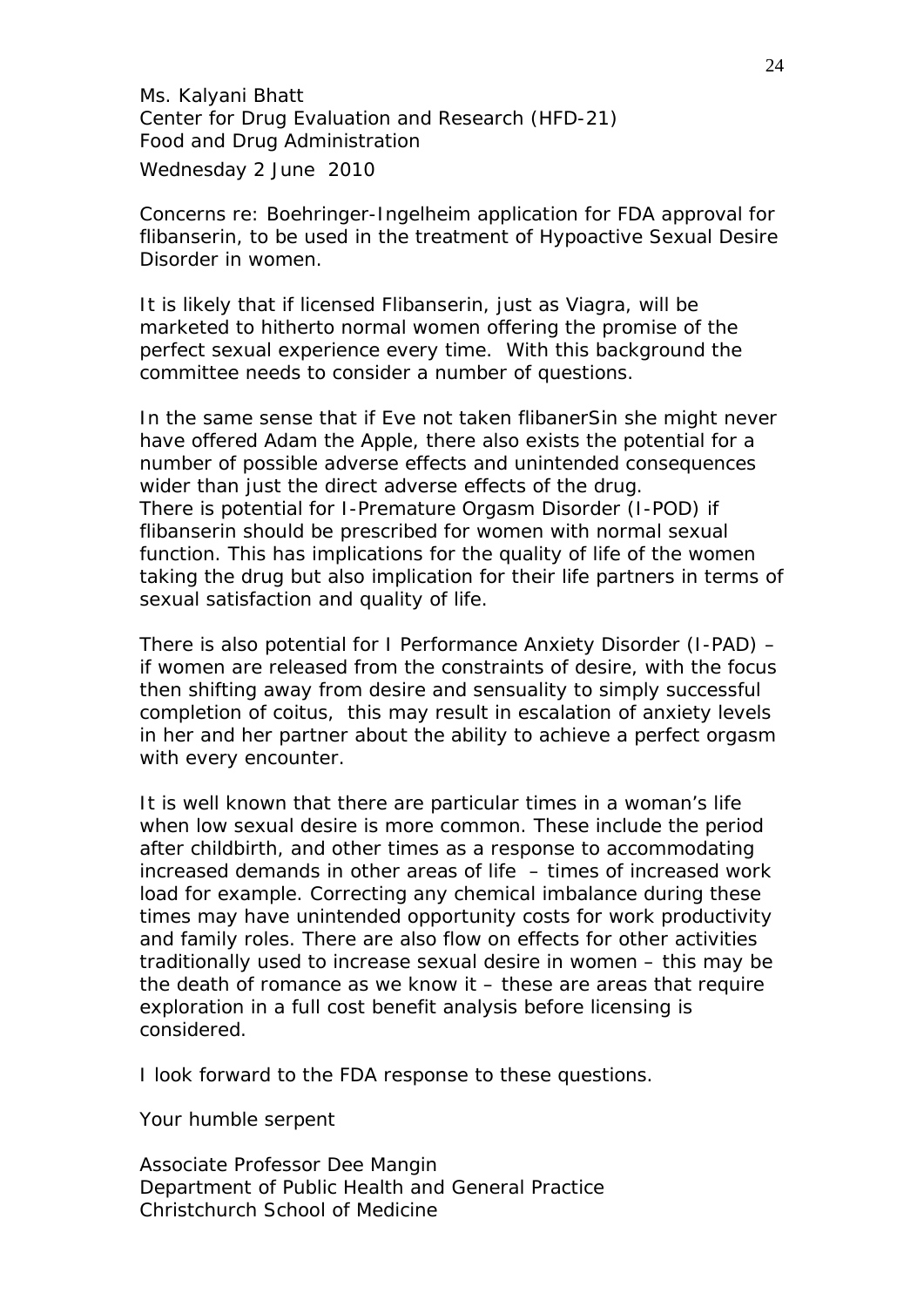PO Box 4345 Christchurch 8140 New Zealand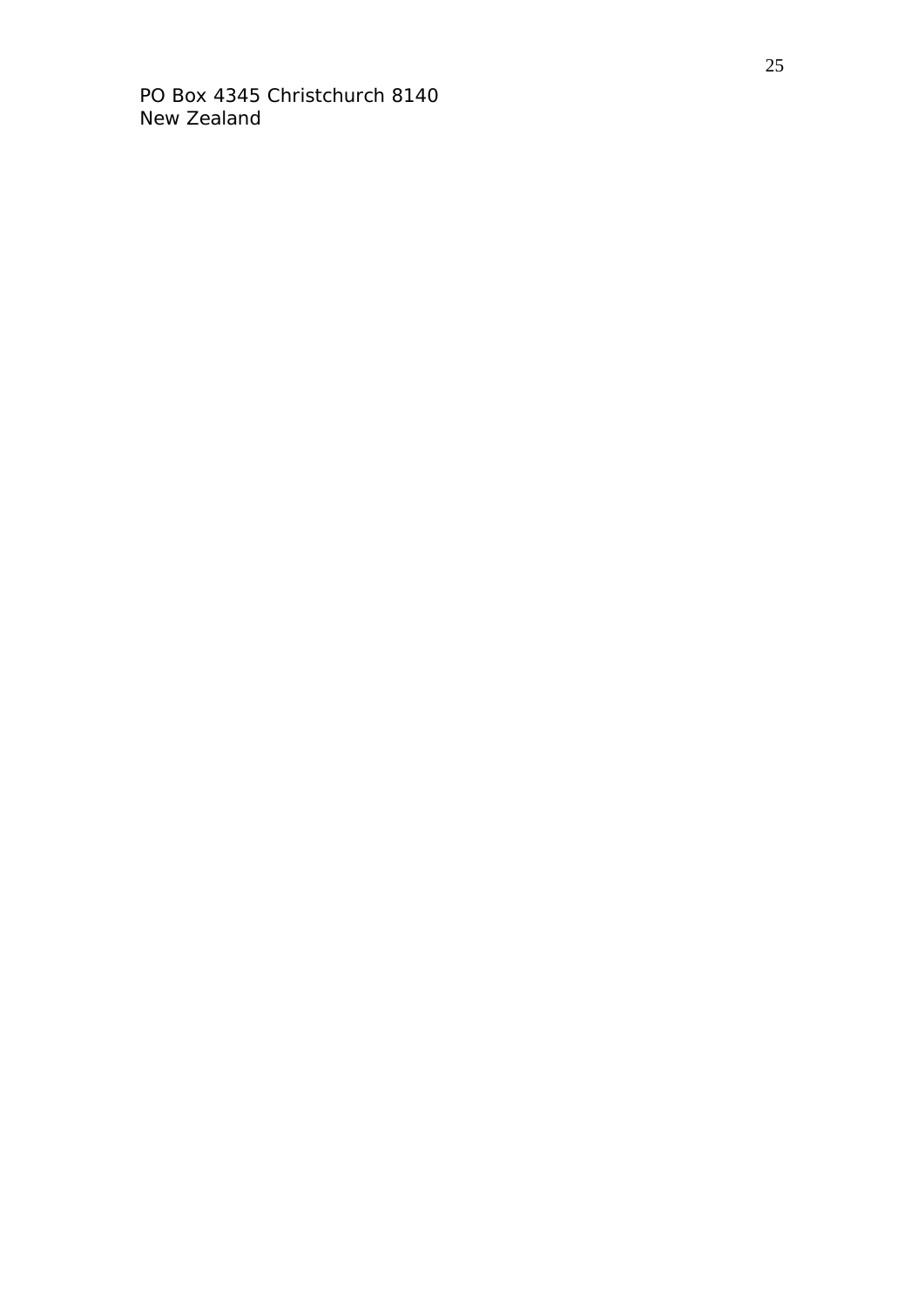Dept of Psychiatry Hergest Unit Cardiff University Wales LL57 2PW HealyD@Cardiff.ac.uk

Ms. Kalyani Bhatt Center for Drug Evaluation and Research (HFD-21) Food and Drug Administration 5600 Fishers Lane Rockville, MD 20857 E-mail: [Kalyani.Bhatt@fda.hhs.gov](mailto:Kalyani.Bhatt@fda.hhs.gov) June  $2<sup>nd</sup>$  2010

# **To the FDA Reproductive Health Advisory Committee: Hearings on Flibanserin**

Dear Ms Bhatt

This submission aims at raising issues surrounding the potential of flibanserin to cause dependence and birth defects in women.

Psychotropic agents active on the serotonin system are increasingly recognized as causing dependence and equally recognized for their potential to cause birth defects. Given this there is some acceptance by bodies such as NICE in the UK that women of childbearing years being put on these drugs should be informed both of the risk of birth defects and the potential of a dependence severe enough to make it difficult for them to get off treatment in the event that they wish to become pregnant or after finding out they are pregnant.

If flibanserin is going to be licensed to help promote sexual activity in women there would seem to be a need to have good data on its potential to cause dependence and the risk of birth defects, given that this group of women will be most likely to engage in sexual relations.

A pharmaceutical company cannot be relied upon to put the interests of either women or their children before the lure of commercial profits, as the attached report on the Marketing of Paxil to Women of Child Bearing Years may help to establish. This report arose in the course of medico-legal work undertaken in cases involving children with severe congenital defects born to women taking Paxil. The confidential elements of the report have been eliminated.